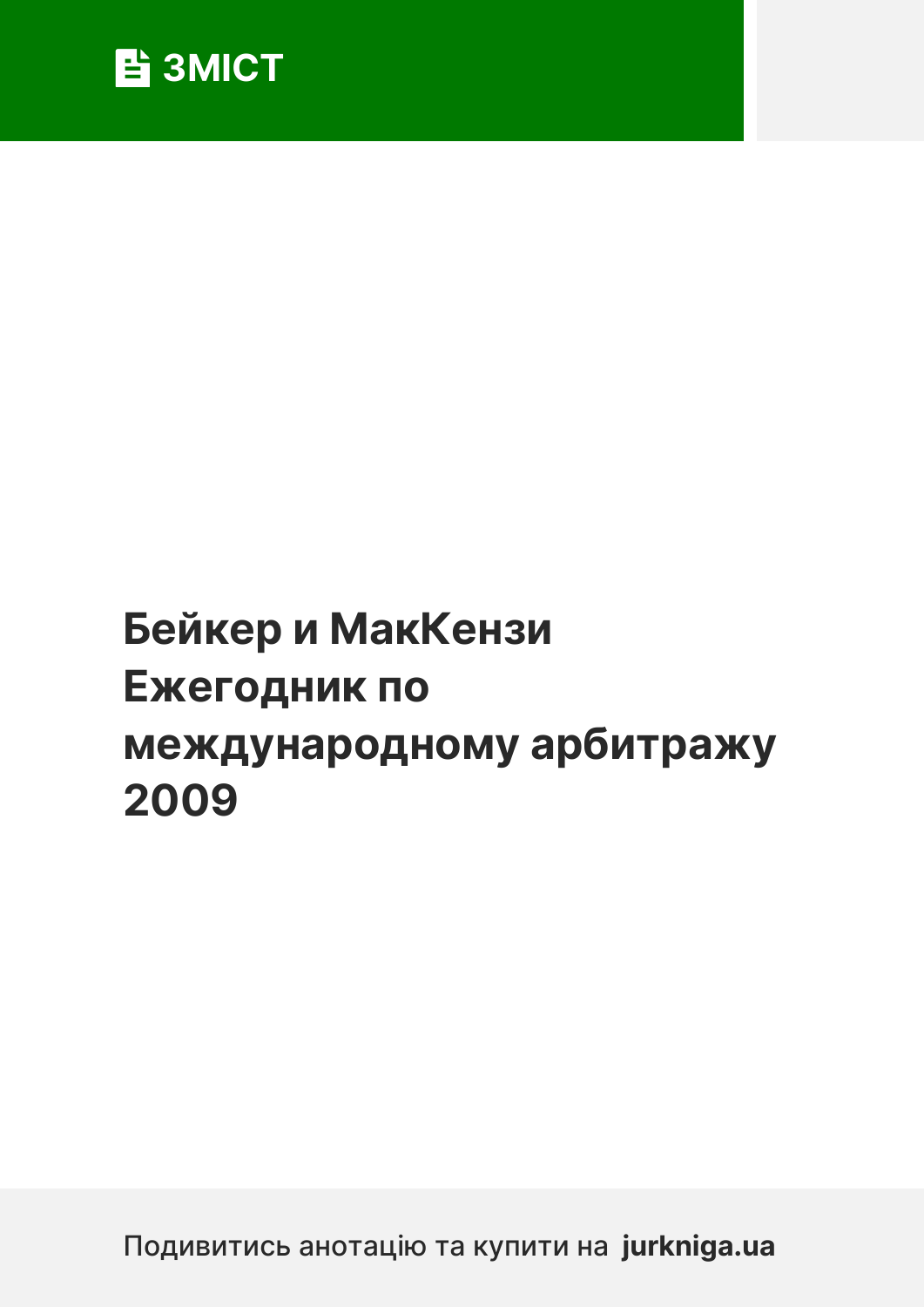

The Baker & McKenzie International Arbitration Yearbook 2009 is the third in an annual series established by the Firm in 2007. The collection of articles on arbitration comprises of reports in key jurisdictions around the globe. Leading lawyers of the Firm's International Arbitration Practice Group, a division of the Firm's Global Dispute Resolution Practice Group, report on recent developments in national laws relating to arbitration and address current trends and tendencies in the jurisdictions in which they practice.

This year, in continuation of the tradition that started in 2008, to report on a topic of interest in the field, the contributors provide information on parallel proceedings before state courts and arbitral tribunals — an issue that directly addresses the functionalities of arbitration and aff ects how it is perceived as an effi cient tool for resolving commercial disputes.

The aim of this Yearbook is to highlight the more important recent developments in international arbitration, without aspiring to be an exhaustive case reporter or a textbook to arbitration in the broad sense. It is hoped that this volume will prove a useful tool for those contemplating and using arbitration to resolve international business disputes.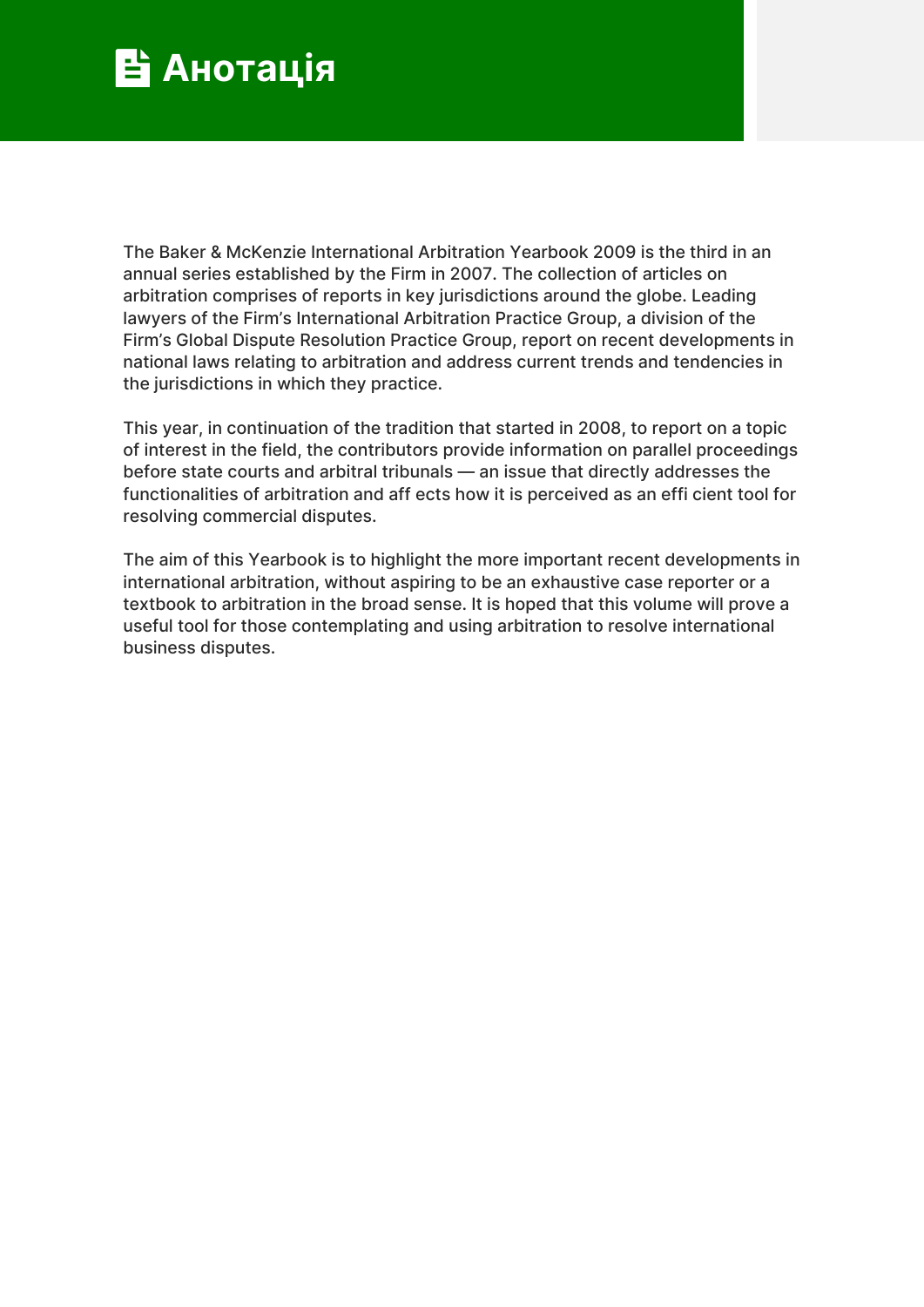## **TABLE OF CONTENTS**

| <b>AUSTRALIA</b> |     | by Leigh Duthie and Alex Wolff,                                              |  |
|------------------|-----|------------------------------------------------------------------------------|--|
| A.               |     |                                                                              |  |
|                  | A.1 |                                                                              |  |
|                  | A.2 | Amendments to the                                                            |  |
|                  | A.3 | Further Consideration of                                                     |  |
| <b>B.</b>        |     |                                                                              |  |
|                  | B.1 | Recognition and Enforcement of                                               |  |
|                  | B.2 | Update on the Applicability of the<br>Trade Practices Act 1974 (Cth) ("TPA") |  |
|                  | B.3 | Importance of Clarity when                                                   |  |
| C.               |     | Parallel Proceedings before State Courts                                     |  |
|                  | C.1 | Applications for Stay-Background                                             |  |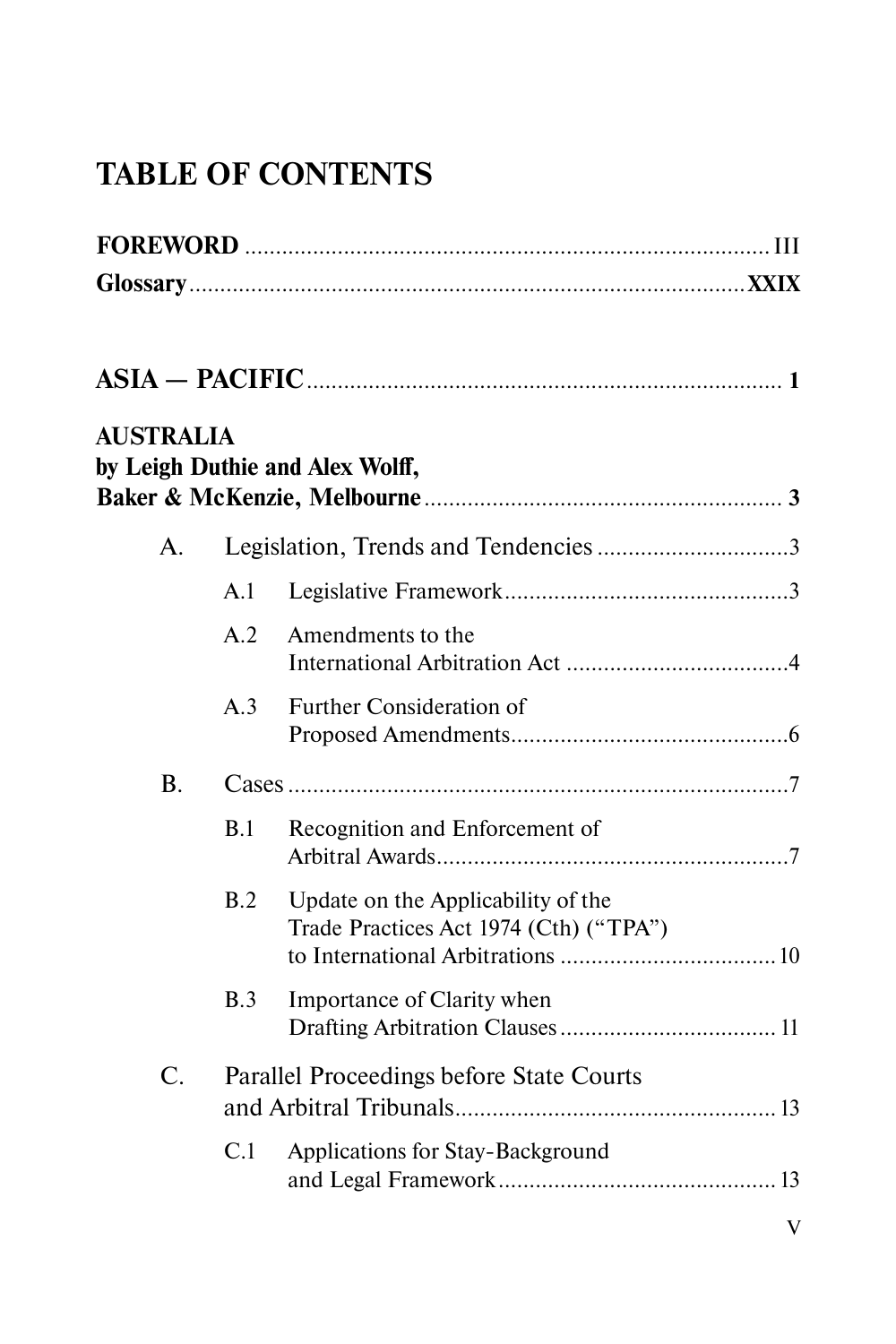|                  | C.2            | Court's Treatment of Stay Applications 15                                   |  |
|------------------|----------------|-----------------------------------------------------------------------------|--|
|                  | C <sub>3</sub> |                                                                             |  |
|                  | C.4            |                                                                             |  |
|                  | C.5            | Particular Concerns for Australian<br>Courts – Application of Proportionate |  |
| <b>INDONESIA</b> |                | by Timur Sukirno and Reno Hirdarisvita,                                     |  |
| A.               |                |                                                                             |  |
|                  | A.1            |                                                                             |  |
|                  | A.2            |                                                                             |  |
| <b>B.</b>        |                |                                                                             |  |
|                  | B.1            | Annulment of Arbitral Award -                                               |  |
|                  | B.2            | Annulment of Arbitral Award - Fraud 28                                      |  |
| C.               |                | Parallel Proceedings before State Courts                                    |  |
| <b>JAPAN</b>     |                | by Haig Oghigian and I-Ching Tseng,                                         |  |
| A.               |                | Legislation, Trends and Tendencies 31                                       |  |
|                  | A.1            |                                                                             |  |
|                  | A.2            | Main Features of the Arbitration Law33                                      |  |
| В.               |                |                                                                             |  |
|                  |                |                                                                             |  |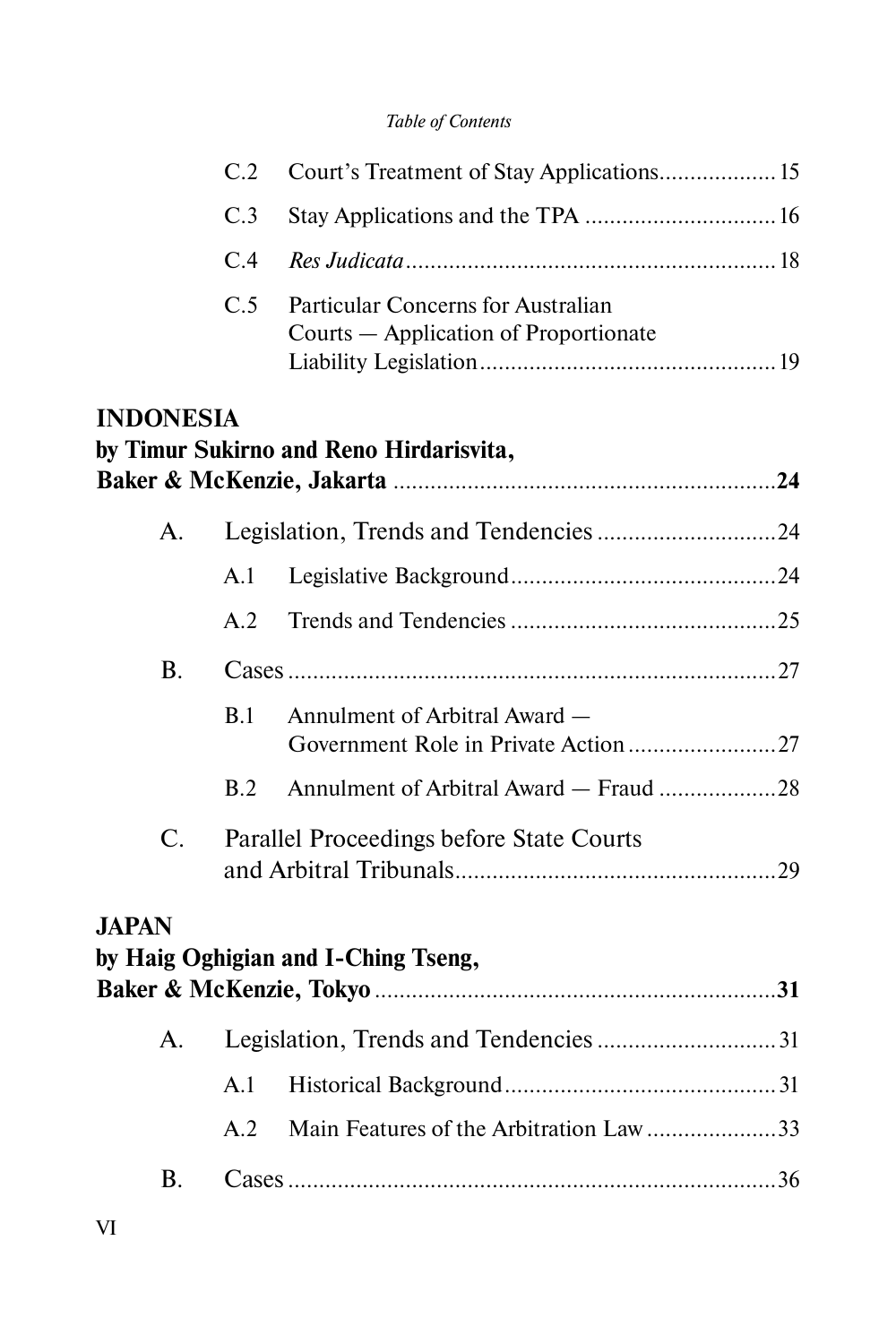|                                           | B.1  |                                                                                       |
|-------------------------------------------|------|---------------------------------------------------------------------------------------|
|                                           | B.2  | Separability of Arbitration Agreement38                                               |
|                                           | B.3  |                                                                                       |
|                                           | B.4  |                                                                                       |
| $\mathbf{C}$ .                            |      | Parallel Proceedings before State Courts                                              |
| <b>PHILIPPINES</b><br>by Laurence Arroyo, |      |                                                                                       |
| A.                                        |      |                                                                                       |
|                                           | A.1  | Challenge to Existence, Validity<br>and Enforceability of an Arbitration Agreement 46 |
|                                           | A.2  |                                                                                       |
|                                           | A.3  |                                                                                       |
|                                           | A.4  |                                                                                       |
|                                           | A.5  |                                                                                       |
|                                           | A.6  |                                                                                       |
|                                           | A.7  |                                                                                       |
|                                           | A.8  | Confidentiality/Protective Orders 53                                                  |
|                                           | A.9  | Confirmation, Correction or Vacating                                                  |
|                                           | A.10 | Recognition and Enforcement<br>or Setting Aside an International                      |
|                                           | A.11 | Recognition and Enforcement of                                                        |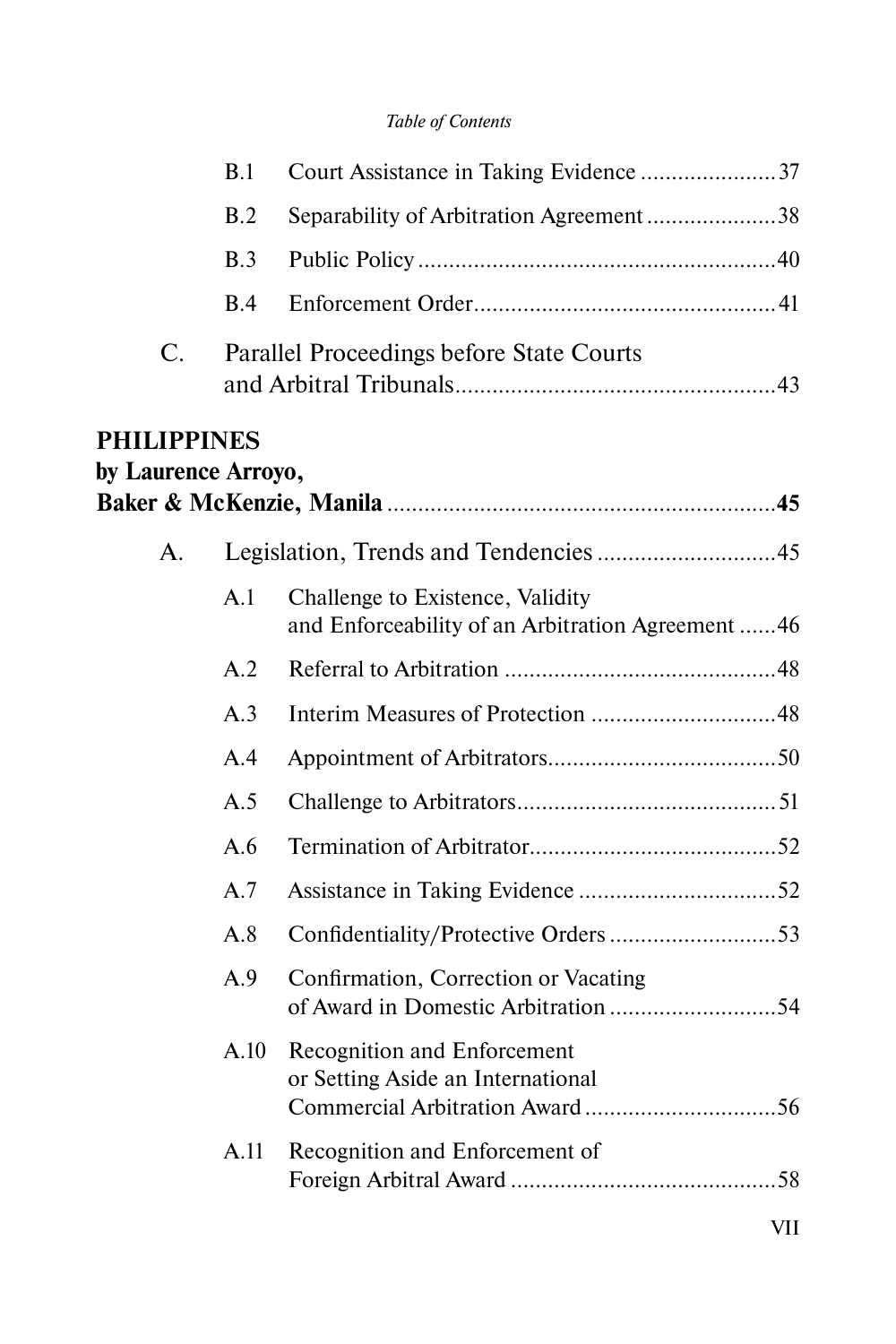|                  | A.12 | Appeal and Certiorari to the                     |  |
|------------------|------|--------------------------------------------------|--|
|                  | A.13 | Appeal to from the Court of Appeals to the       |  |
|                  | A.14 |                                                  |  |
|                  | A.15 |                                                  |  |
| $\bf{B}$ .       |      |                                                  |  |
|                  | B.1  |                                                  |  |
|                  | B.2  | <b>Condition Precedent</b>                       |  |
|                  | B.3  | Jurisdiction of the Construction Industry        |  |
| C.               |      | Parallel Proceedings before State Courts         |  |
|                  | C.1  |                                                  |  |
|                  | C.2  |                                                  |  |
| <b>SINGAPORE</b> |      | by Chuan Thye Tan, Timothy Cooke and Kelvin Kek, |  |
| $\mathsf{A}$ .   |      |                                                  |  |
|                  | A.1  | <b>Court-Ordered Interim Measures</b>            |  |
|                  | A.2  | Definition of an Arbitration Agreement74         |  |
|                  | A.3  | <b>Authentication of Awards</b>                  |  |
| <b>B.</b>        |      |                                                  |  |

VIII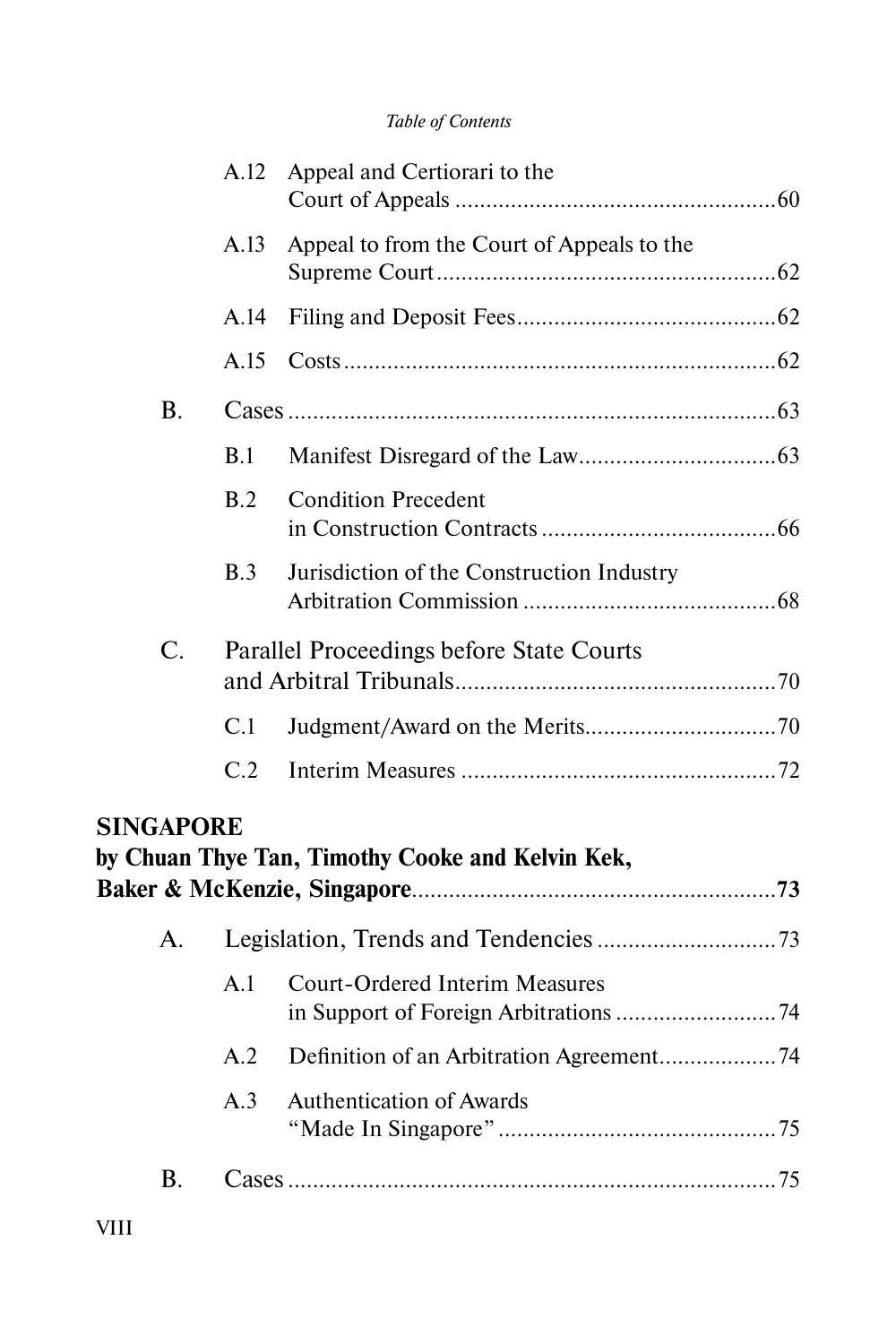|                                         | B.1 | Setting Aside an Arbitral Award                                                       |  |
|-----------------------------------------|-----|---------------------------------------------------------------------------------------|--|
|                                         | B.2 | <b>SIAC Implements ICC Rules</b>                                                      |  |
|                                         | B.3 | Claims Under a Guarantee for Sums                                                     |  |
| C.                                      |     | Parallel Proceedings before State Courts                                              |  |
|                                         | C.1 | Parties to the Arbitration Must Be                                                    |  |
|                                         | C.2 | The Existence of a Dispute Falling Within<br>the Terms of an Arbitration Agreement 80 |  |
|                                         | C.3 | Time for Making an Application                                                        |  |
|                                         | C.4 | When an Arbitration Agreement is<br>Null and Void, Inoperative                        |  |
|                                         | C.5 | Court's Exercise of its Discretion                                                    |  |
|                                         | C.6 |                                                                                       |  |
|                                         |     |                                                                                       |  |
| <b>AUSTRIA</b><br>by Alexander Petsche, |     |                                                                                       |  |

A. Legislation, Trends and Tendencies .............................89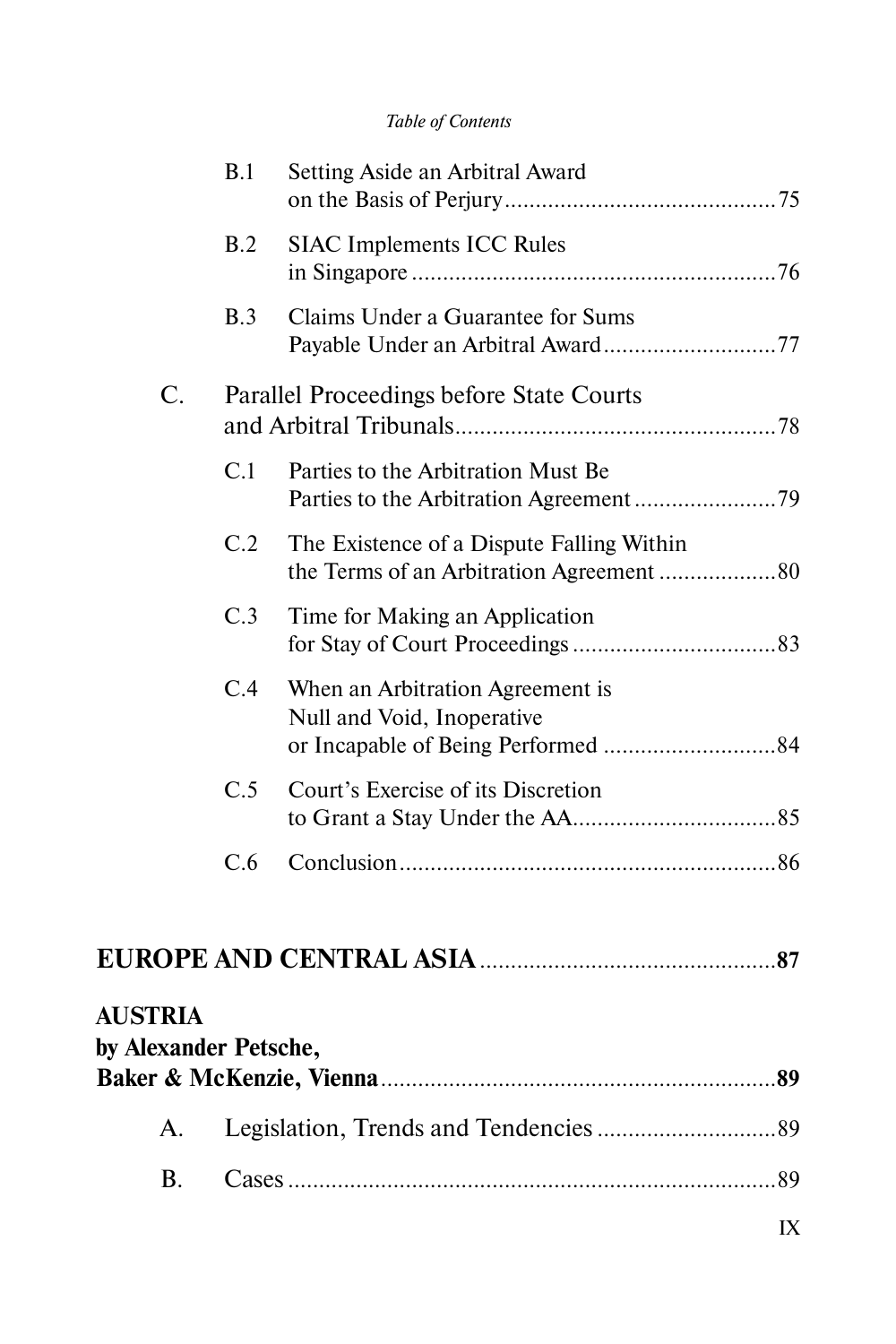|   | B.1            |                                              |  |
|---|----------------|----------------------------------------------|--|
|   | B.2            |                                              |  |
|   | B.3            |                                              |  |
| C |                | Parallel Proceedings before State Courts     |  |
|   | C <sub>1</sub> |                                              |  |
|   | C.2            | Bringing an Action Before                    |  |
|   | C.3            | Pending Claims Before an Arbitral Tribunal93 |  |
|   | C.4            |                                              |  |
|   | C.5            |                                              |  |
|   | C.6            | Binding Legal Effects of Arbitral Awards     |  |
|   | C.7            |                                              |  |
|   | C.8            |                                              |  |
|   |                |                                              |  |

### **AZERBAIJAN**

|    |     | by Gunduz Karimov and Aliya Movsumova,       |  |
|----|-----|----------------------------------------------|--|
| A. |     |                                              |  |
|    | A.1 |                                              |  |
|    | A.2 |                                              |  |
|    | A.3 | Regulation of International Arbitration  101 |  |
|    | A 4 | International Commercial Arbitration         |  |
|    | A.5 |                                              |  |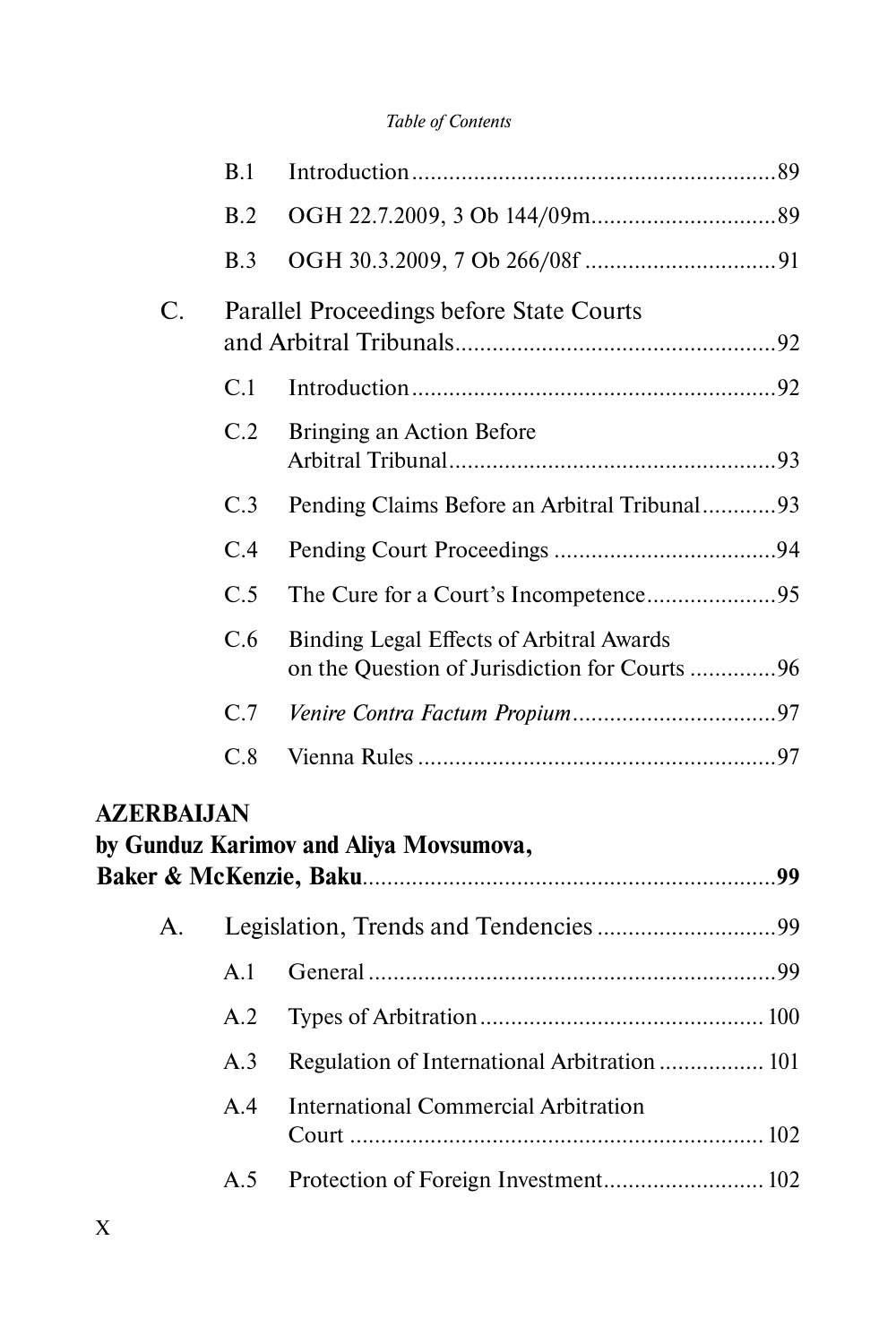| Β.                                           |     |                                               |
|----------------------------------------------|-----|-----------------------------------------------|
|                                              | B.1 |                                               |
|                                              | B.2 | Recognition of Foreign Arbitration Awards 103 |
| $\mathbf{C}$ .                               |     | Parallel Proceedings before State Courts      |
| <b>BELARUS</b><br>by Andrei Yorsh,           |     |                                               |
| A.                                           |     |                                               |
|                                              | A.1 |                                               |
|                                              | A.2 |                                               |
|                                              | A.3 | Arbitrability of Corporate Disputes 109       |
|                                              | A.4 |                                               |
| <b>B.</b>                                    |     |                                               |
|                                              | B.1 | Failure to Comply with Lex Loci Arbitri 111   |
|                                              | B.2 | Fulfilling Foreign Arbitration Award          |
| $C_{\cdot}$                                  |     | Parallel Proceedings before State Courts      |
| <b>CZECH REPUBLIC</b><br>and Michal Matějka, |     | by Martin Hrodek, Michaela Orságová           |
|                                              |     |                                               |
| А.                                           |     | Legislation, Trends and Tendencies  114       |
|                                              | A.1 | Recent Developments in Legislation 114        |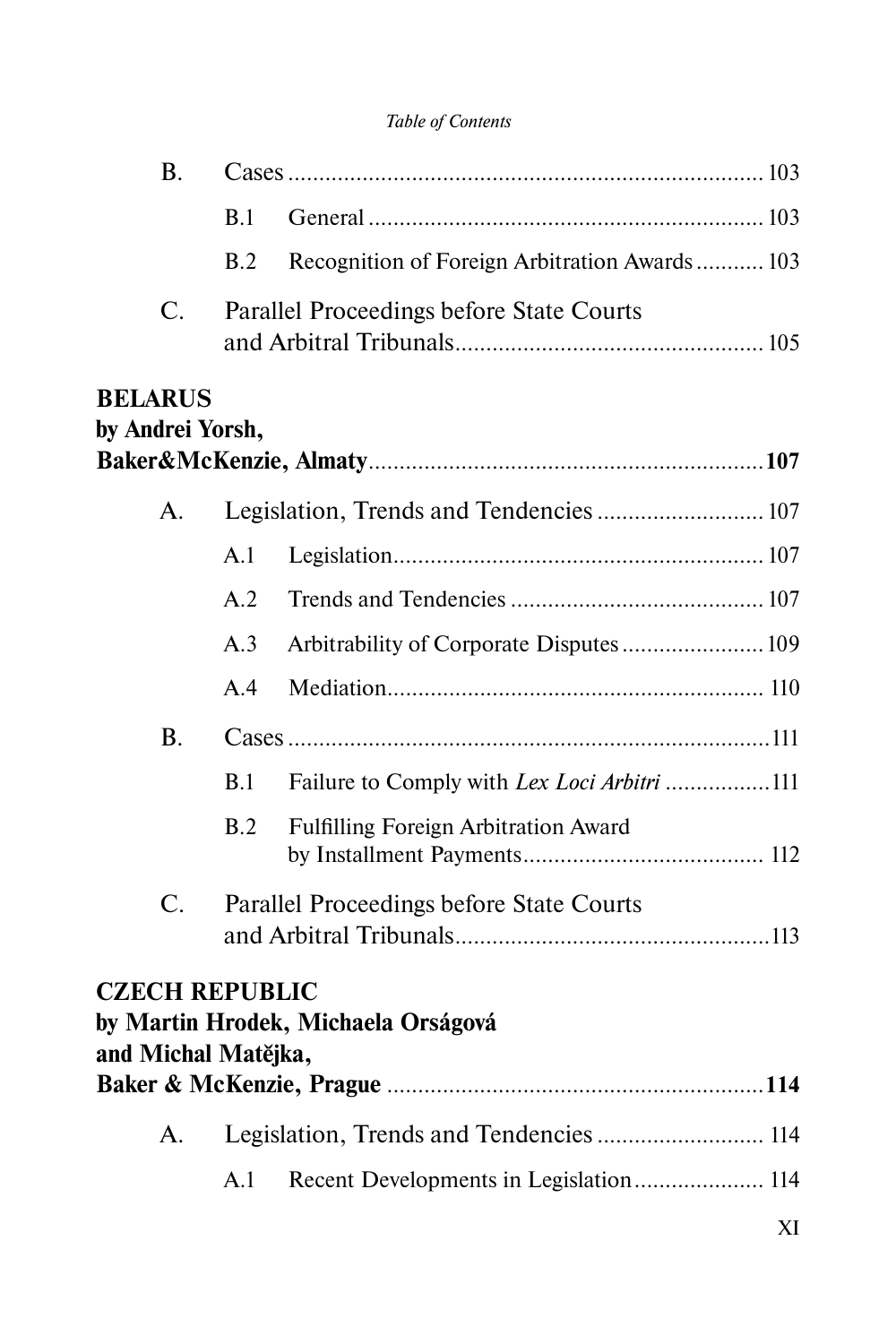|                | A.2 | Amendment to Arbitration Act                                                                                         |
|----------------|-----|----------------------------------------------------------------------------------------------------------------------|
|                |     |                                                                                                                      |
| <b>B.</b>      |     |                                                                                                                      |
|                | B.1 |                                                                                                                      |
|                | B.2 | First Submission of the Respondent                                                                                   |
|                | B.3 | Delivery of Arbitration Awards 118                                                                                   |
| C.             |     | Parallel Proceedings before State Courts                                                                             |
|                | C.1 |                                                                                                                      |
|                | C.2 | Staying the Court Proceedings 120                                                                                    |
|                | C.3 |                                                                                                                      |
|                | C.4 |                                                                                                                      |
| <b>FRANCE</b>  |     | by Jean-Pierre Harb and Christophe Lobier,                                                                           |
|                |     |                                                                                                                      |
| $\mathsf{A}$ . |     |                                                                                                                      |
|                | A.1 | New Decree Creates Presumption<br>That an Arbitration Clause between<br>a Professional and a Consumer is Abusive 125 |
|                | A.2 | Reactions to the Green Paper<br>on the Reform of EU Regulation 44/2001 126                                           |
| <b>B.</b>      |     |                                                                                                                      |
|                | B.1 | The Exclusion of Liability Clause<br>in the ICC Rules is Invalid Under French Law  128                               |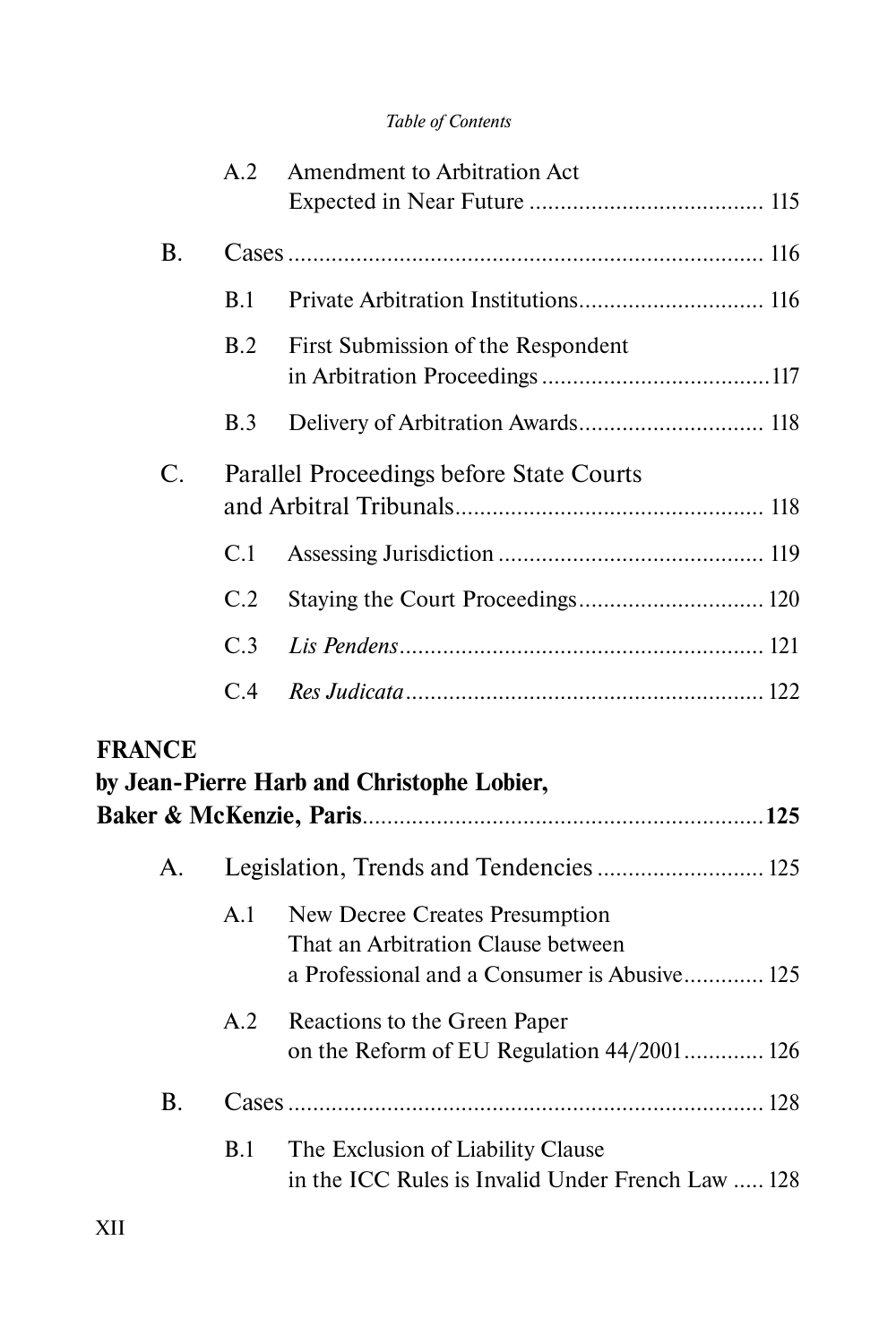| B.2        | Arbitration Clauses Are Independent<br>From and Not Subject to the Law<br>Governing the Underlying Contract 130                                                |
|------------|----------------------------------------------------------------------------------------------------------------------------------------------------------------|
| B.3        | <b>Arbitration Clauses Survive</b><br>the Expiration of the Underlying Agreement 132                                                                           |
| B.4        | A Set Aside Decision Must Address<br>Precisely the Arguments Set Forth                                                                                         |
| B.5        | Collegiality in the Deliberation<br>of an Arbitral Panel is a Matter<br>of International Public Order and Nullity<br>of the Terms of Reference Does not Affect |
| <b>B.6</b> | The Decision Not to Appeal an Award<br>Does not Amount to a Waiver of One's<br>Right To Request Its Annulment  134                                             |
| B.7        | Inadmissibility of Third-Party Challenges<br>of International Arbitration Awards<br>is Predicated on the International                                         |
| B.8        | Grounds to Have the Arbitral Award Set<br>Aside Must First Be Raised Before                                                                                    |
| B.9        | Jurisdiction of Civil Courts Over Set Aside<br>Proceedings to which State Entities                                                                             |
| B.10       | Absent <i>Prima Facie</i> Violation Of Public<br>Policy, Court May Not Reassess Whether<br>the Award Respects Competition Laws  138                            |
|            |                                                                                                                                                                |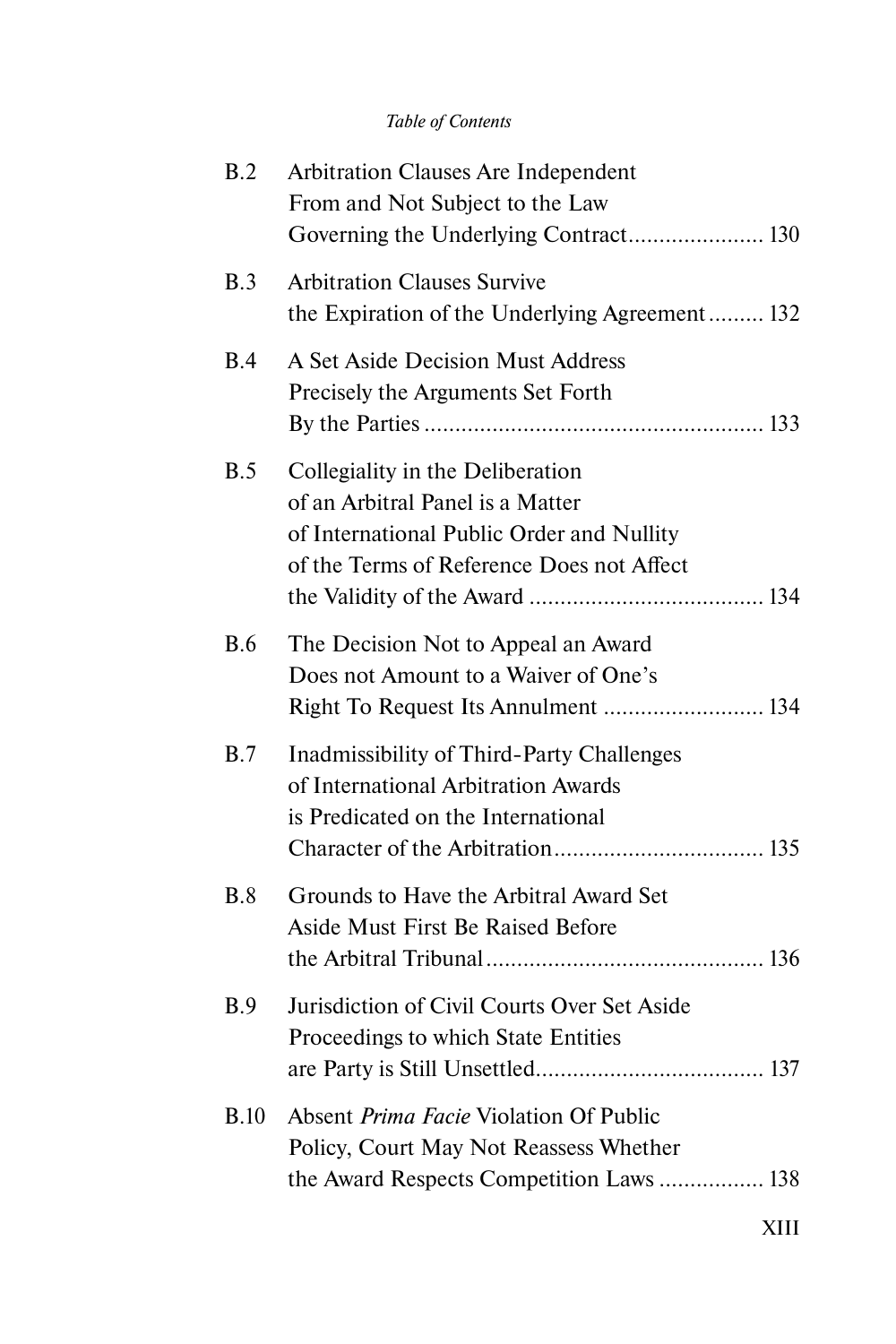|                | <b>B.11</b> | Failing to Update the Disclosure Statement<br>Regarding Subsequent Conflicts of Interest<br>Amounts to a Breach of the Arbitrator's                                                                     |
|----------------|-------------|---------------------------------------------------------------------------------------------------------------------------------------------------------------------------------------------------------|
|                | <b>B.12</b> | Anti-suit Injunctions Do Not Breach<br>the French Concept of International Public<br>Policy Where Their Sole Purpose<br>is to Enforce a Choice of Jurisdiction<br>Clause Agreed Upon by the Parties 140 |
| C.             |             | Parallel Proceedings before State Courts                                                                                                                                                                |
|                | C.1         | Provisional and Conservatory Measures 142                                                                                                                                                               |
|                | C.2         | The Competénce-Compétence Principle 144                                                                                                                                                                 |
|                | C.3         |                                                                                                                                                                                                         |
| <b>GERMANY</b> |             | by Ragnar Harbst, Heiko Plassmeier and Jürgen Mark,<br>Baker & McKenzie, Frankfurt and Düsseldorf 149                                                                                                   |
| A.             |             | Legislation, Trends and Tendencies  149                                                                                                                                                                 |
|                | A.1         | Tendencies to Introduce Adjudication<br>Proceedings into German Law 149                                                                                                                                 |
| <b>B.</b>      |             |                                                                                                                                                                                                         |
|                | B.1         | Scope of Arbitration Agreement<br>and Effect of Prior Arbitration Proceedings<br>on Subsequent Court Proceedings  151                                                                                   |
|                | B.2         | Refusal of Recognition and Enforcement<br>Due To a Violation of the Right to be<br>Heard Only If Such Violation Influenced                                                                              |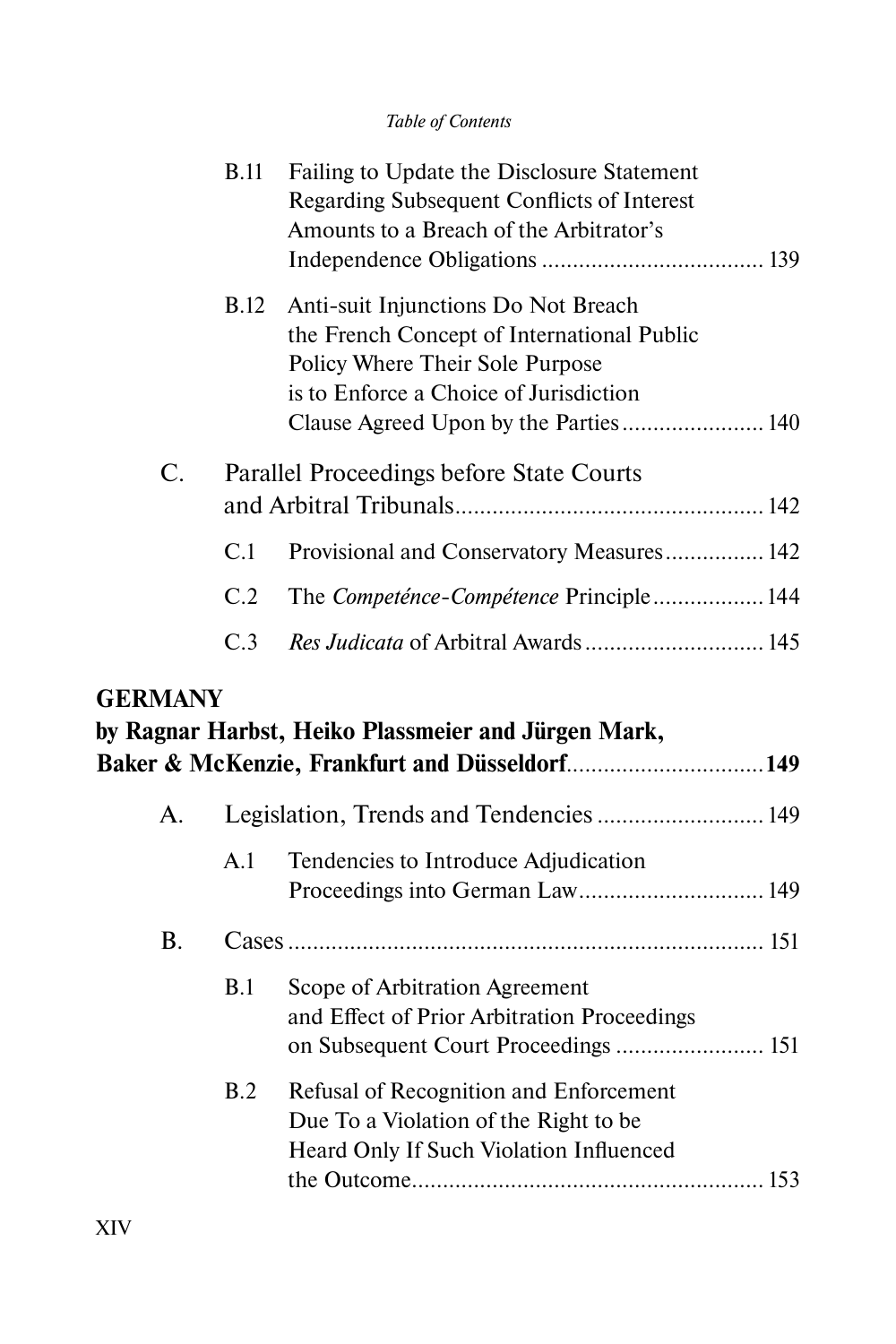|    | B.3        | <b>Objections Against Enforceability</b><br>of Foreign Award if Award Was Not<br>Challenged in Country of Origin 155                   |
|----|------------|----------------------------------------------------------------------------------------------------------------------------------------|
|    | <b>B.4</b> | Duty of Arbitrators to Inform Parties About<br>Deficiencies in the Parties' Submissions<br>on Points the Arbitrators Consider Relevant |
|    | B.5        | Abolition of "Double Exequatur"                                                                                                        |
|    | <b>B.6</b> | Insolvency Implications in Arbitration -<br>Disregard of par condition creditorum                                                      |
|    | B.7        | Scope of the "Arbitration" Exception<br>from the Brussels Convention                                                                   |
| C. |            | Parallel Proceedings before State Courts                                                                                               |
|    | C.1        | <b>Actions Before State Courts Despite</b><br>an Existing Arbitration Agreement  165                                                   |
|    | C.2        | Arbitrations Impending or Just<br>Commenced where the Arbitral Tribunal                                                                |
|    | C.3        | Arbitrations Where the Tribunal                                                                                                        |
|    | C.4        | Counterclaims in the Course of the<br>Proceedings Before                                                                               |
|    | C.5        | Res Judicata Objections Derived from                                                                                                   |
|    |            |                                                                                                                                        |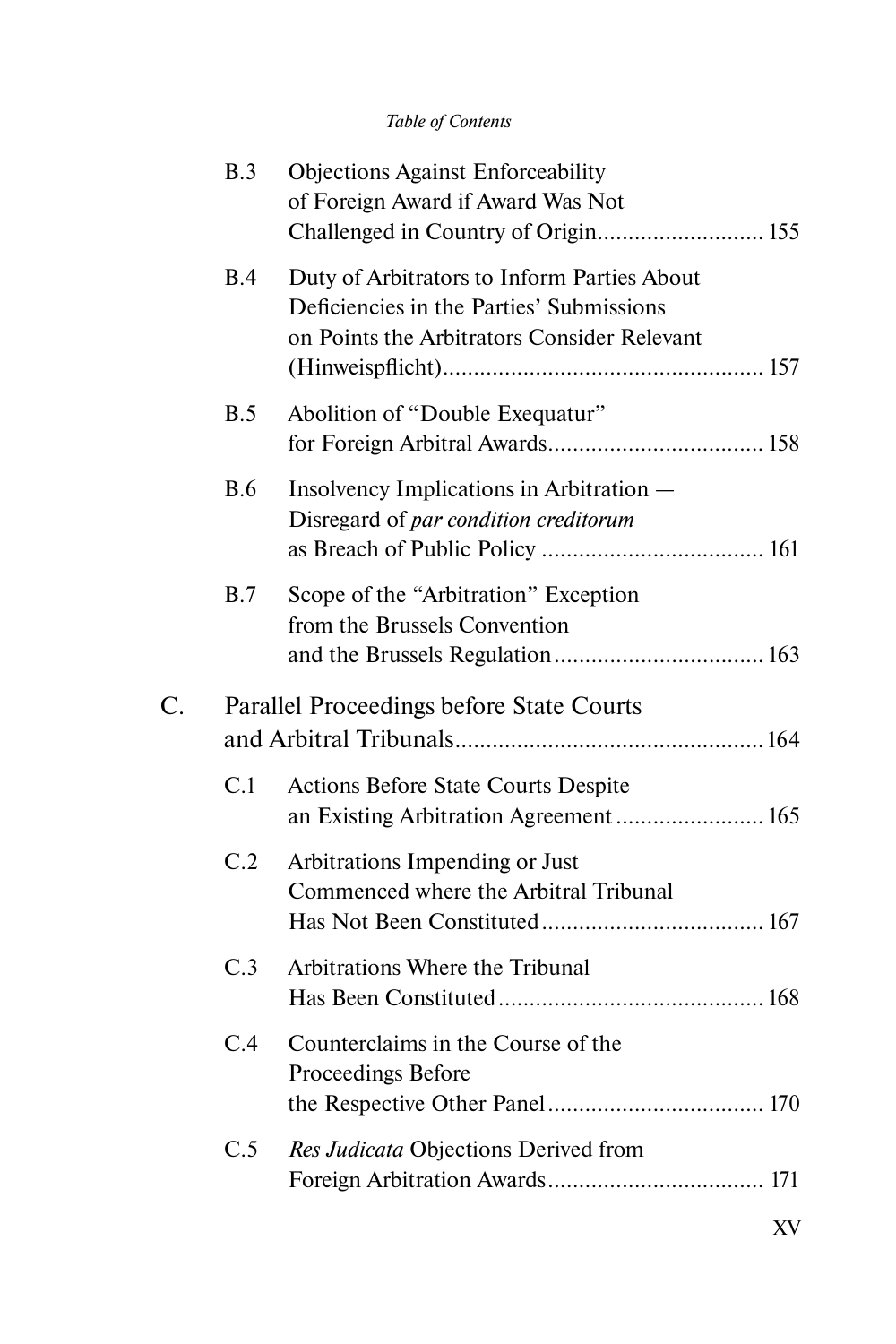| <b>HUNGARY</b>                              |     | by József Antal and László Burger,                                                        |
|---------------------------------------------|-----|-------------------------------------------------------------------------------------------|
|                                             |     |                                                                                           |
| A.                                          |     |                                                                                           |
|                                             | A.1 |                                                                                           |
|                                             | A.2 |                                                                                           |
| <b>B.</b>                                   |     |                                                                                           |
|                                             | B.1 | Amending Long-Term Business<br>Agreements by Courts: Restrictive                          |
|                                             | B.2 | Impact of Late Resignation of an Arbitrator<br>on the Award: Cancellation is Possible 181 |
|                                             | B.3 | Corporate Disputes:<br>Previous Arbitration Clauses May Be "Lost"  183                    |
| C.                                          |     | Parallel Proceedings before State Courts                                                  |
|                                             | C.1 |                                                                                           |
|                                             | C.2 |                                                                                           |
|                                             | C.3 |                                                                                           |
|                                             | C.4 | Parallelism in International Disputes  189                                                |
| <b>ITALY</b><br>and Gaetano Iorio Fiorelli, |     | by Claudio Camilli, Gianluca Benedetti                                                    |
| A.                                          |     | Legislation, Trends and Tendencies  191                                                   |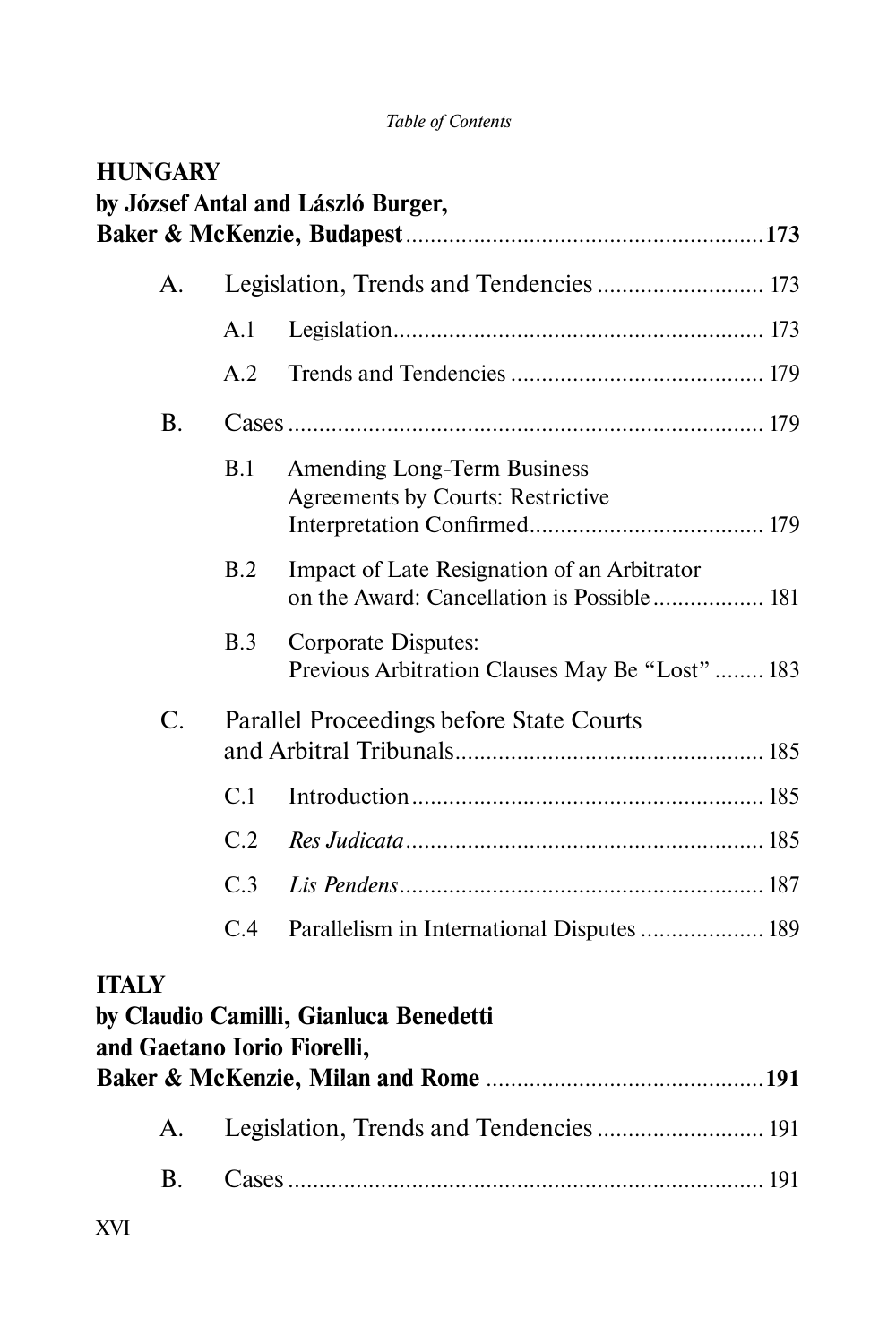|                   | B.1 | Arbitration Clause in Written Form  191                                                                                       |
|-------------------|-----|-------------------------------------------------------------------------------------------------------------------------------|
|                   | B.2 | Informal Arbitration ("arbitrato irrituale"):<br>The Invalidity of the Agreement is<br>Extended to the Arbitrator's Award 193 |
|                   | B.3 | Preliminary Review of the Arbitration                                                                                         |
| $\mathcal{C}$ .   |     | Parallel Proceedings before State Courts                                                                                      |
|                   | C.1 |                                                                                                                               |
|                   | C.2 | Disputes Already Pending Before State                                                                                         |
|                   | C.3 | Disputes Already Pending Before                                                                                               |
|                   | C.4 | International Parallel Proceedings 196                                                                                        |
|                   |     |                                                                                                                               |
| <b>KAZAKHSTAN</b> |     |                                                                                                                               |
|                   |     | by Azamat Kuatbekov and Alexander Korobeinikov,                                                                               |
| $\mathsf{A}$ .    |     | Legislation, Trends and Tendencies  197                                                                                       |
|                   | A.1 |                                                                                                                               |
|                   | A.2 |                                                                                                                               |
|                   | A.3 |                                                                                                                               |
| $\mathbf{B}$ .    |     |                                                                                                                               |
|                   | B.1 |                                                                                                                               |
|                   | B.2 | Commercial Arbitration Disputes 204                                                                                           |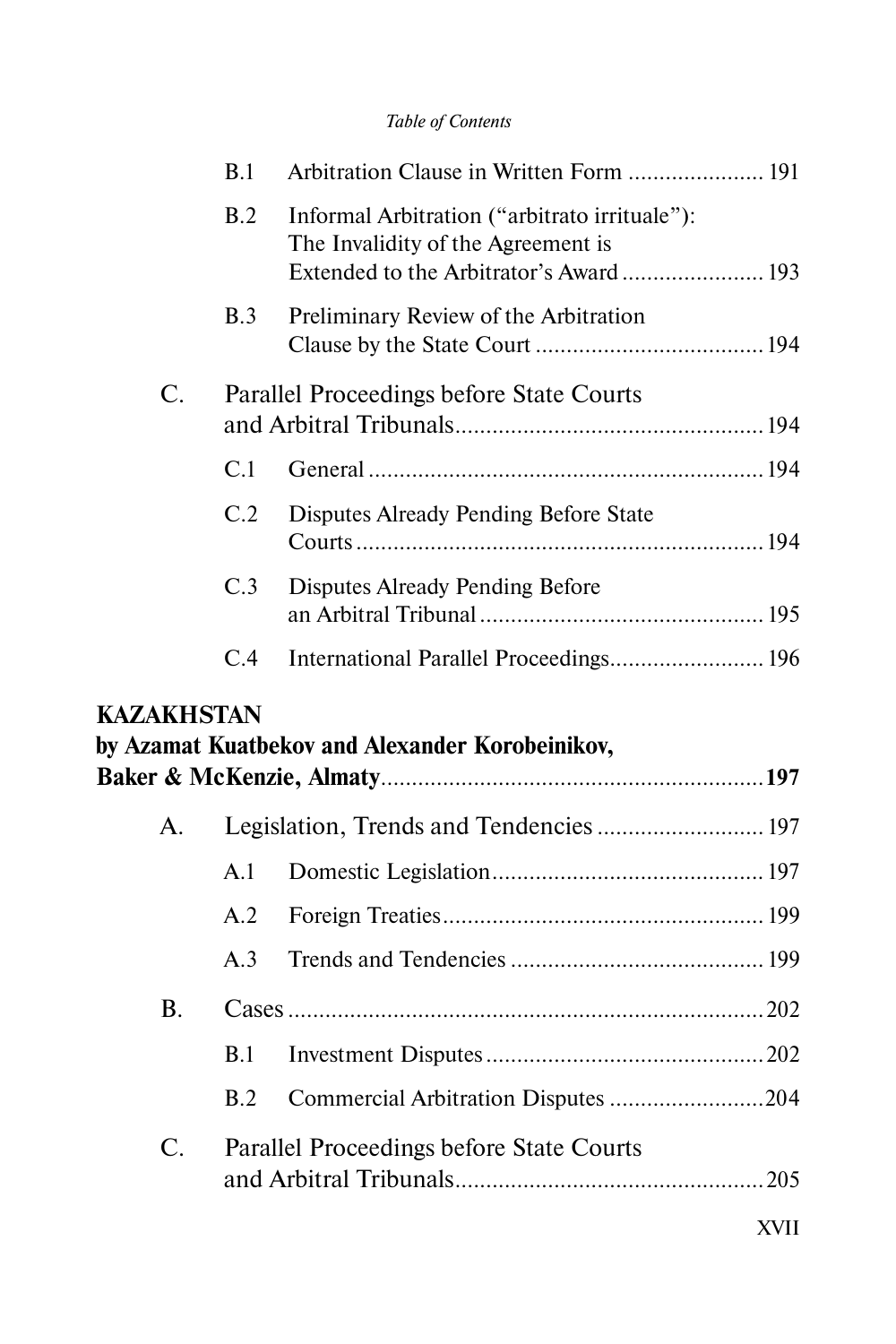| <b>THE NETHERLANDS</b> |             | by Frank Kroes and Marjon Lok,                                             |  |
|------------------------|-------------|----------------------------------------------------------------------------|--|
|                        |             |                                                                            |  |
| A.                     |             |                                                                            |  |
|                        | A.1         |                                                                            |  |
|                        | A.2         | Proposed Changes to Dutch Arbitration Act207                               |  |
|                        | A.3         |                                                                            |  |
| <b>B.</b>              |             |                                                                            |  |
|                        | B.1         |                                                                            |  |
|                        | B.2         | Court Summary Proceedings vs. Arbitral                                     |  |
|                        | B.3         | <b>Arbitral Summary Proceedings</b>                                        |  |
|                        | B.4         | Article 31 of the Brussels Regulation;                                     |  |
|                        | B.5         | <b>Application for Preliminary Witness</b>                                 |  |
|                        | <b>B.6</b>  | New Arguments During Proceedings                                           |  |
|                        | B.7         |                                                                            |  |
|                        | B.8         | Disregard Offer to Produce Evidence<br>a Violation of Procedural Rules?223 |  |
|                        | B.9         | <b>Signing Requirements Mandatory</b>                                      |  |
|                        | B.10        |                                                                            |  |
|                        | <b>B.11</b> | Enforcement; Interpretating New York                                       |  |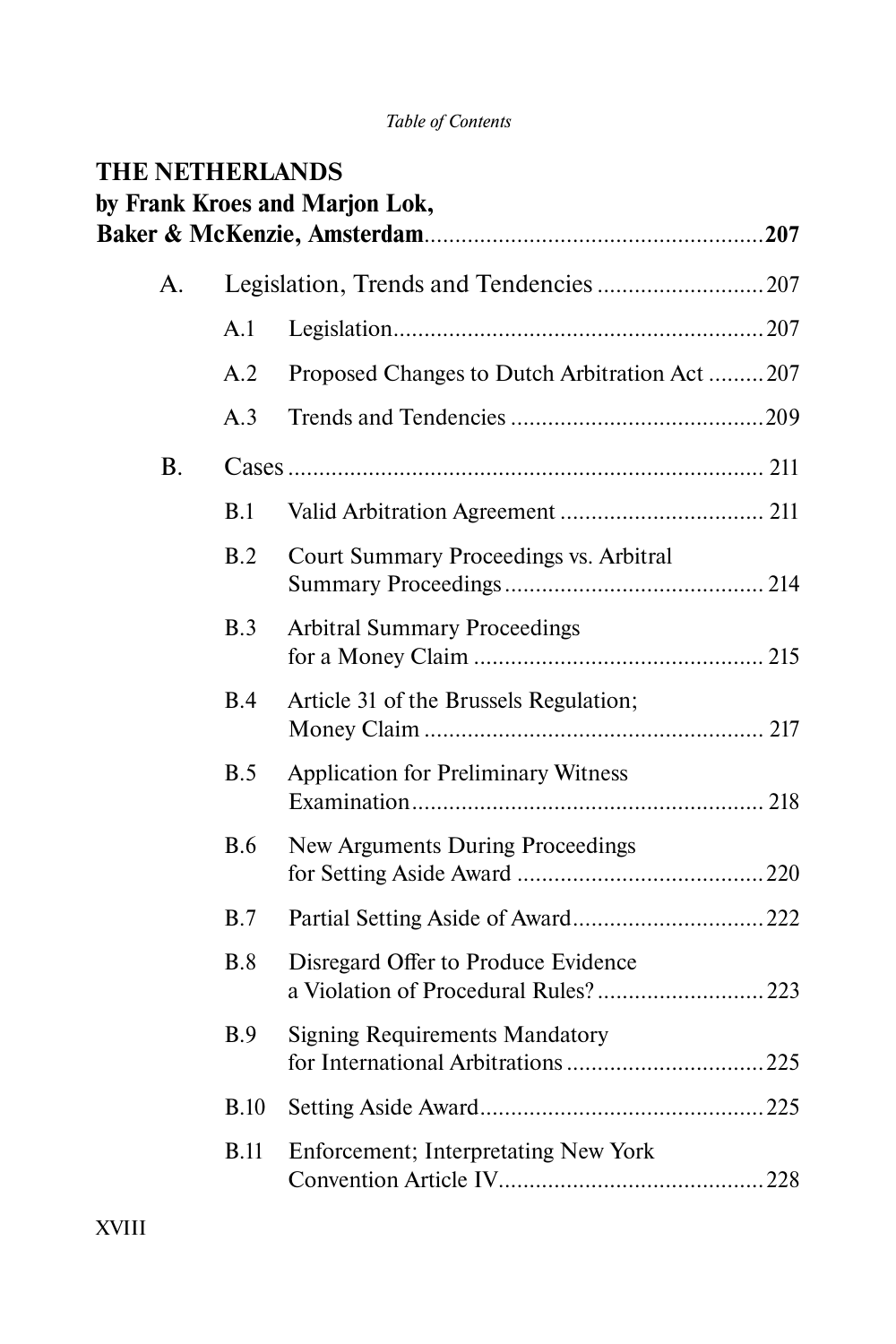| $\mathcal{C}$ .  |     | Parallel Proceedings before State Courts                                                                                                                                            |  |
|------------------|-----|-------------------------------------------------------------------------------------------------------------------------------------------------------------------------------------|--|
| <b>POLAND</b>    |     | by Marcin Aslanowicz and Andrzej Tynel,                                                                                                                                             |  |
| A.               |     |                                                                                                                                                                                     |  |
|                  | A.1 | Comments on the Provisions of the Polish<br>Civil Procedures Code ("CPC") Regarding                                                                                                 |  |
| <b>B.</b>        |     |                                                                                                                                                                                     |  |
|                  | B.1 | Whether an Arbitral Award Can Be<br>Enforced Against an Entity Other Than<br>the Defendant Is Determined<br>In Accordance With the Law<br>of the Country of Origin of the Award 237 |  |
|                  | B.2 | A Court Reviewing the Existence<br>of an Arbitration Clause is Authorized<br>to Assess the Validity of the Clause 239                                                               |  |
|                  | B.3 | By Accepting an Arbitral Tribunal,<br>Parties Restrict Their Constitutional Right                                                                                                   |  |
|                  | B.4 | Only Disputes Which Can End in a<br>Settlement Can be Settled Through Arbitration244                                                                                                |  |
| $\overline{C}$ . |     | Parallel Proceedings before State Courts                                                                                                                                            |  |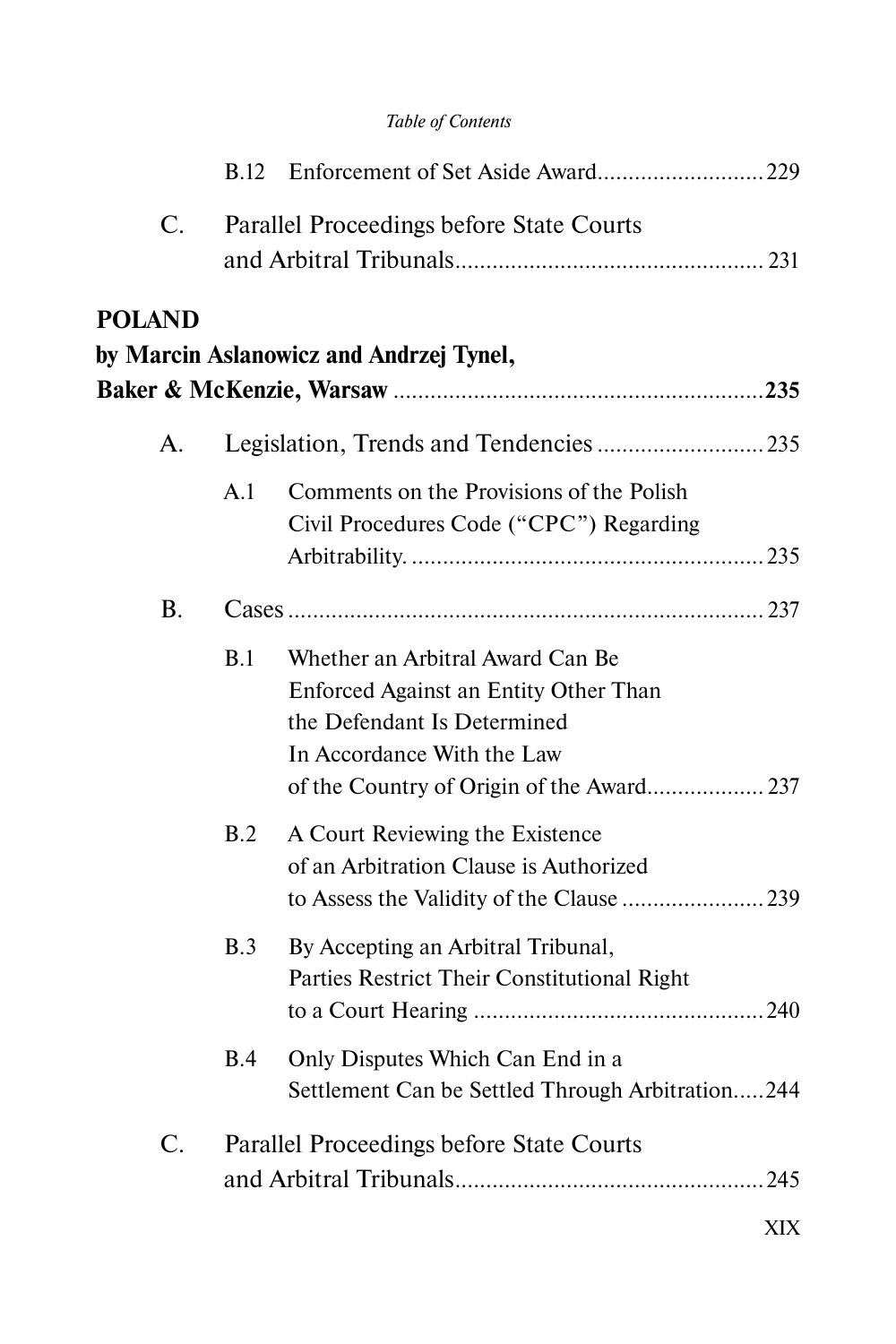| <b>RUSSIA</b>  |            | by Vladimir Khvalei and Ekaterina Solomatina,                                                                             |  |
|----------------|------------|---------------------------------------------------------------------------------------------------------------------------|--|
| A.             |            | Legislation, Trends and Tendencies  247                                                                                   |  |
| <b>B.</b>      |            |                                                                                                                           |  |
|                | B.1        | Enforcement of an Arbitral Award against a<br>Non-Signatory to an Arbitration Agreement  247                              |  |
|                | B.2        | Formation of Arbitration Agreement249                                                                                     |  |
|                | B.3        |                                                                                                                           |  |
|                | B.4        |                                                                                                                           |  |
|                | B.5        | Scope of Review by Arbitrazh Courts256                                                                                    |  |
|                | <b>B.6</b> | Method of Service of Notice of an                                                                                         |  |
|                | B.7        | Effect of Existence of a Contract on<br>Enforceability of Arbitration Clause264                                           |  |
| C.             |            | Parallel Proceedings before State Courts                                                                                  |  |
| <b>SPAIN</b>   |            | by Víctor Mercedes and Raúl Jiménez,                                                                                      |  |
| $\mathsf{A}$ . |            |                                                                                                                           |  |
|                | A.1        | Arbitration Rules of the<br><b>Official Chamber</b><br>of Commerce and Industry<br>of the Madrid Court of Arbitration 283 |  |
|                | A.2        | Impact of Spanish Insolvency Law                                                                                          |  |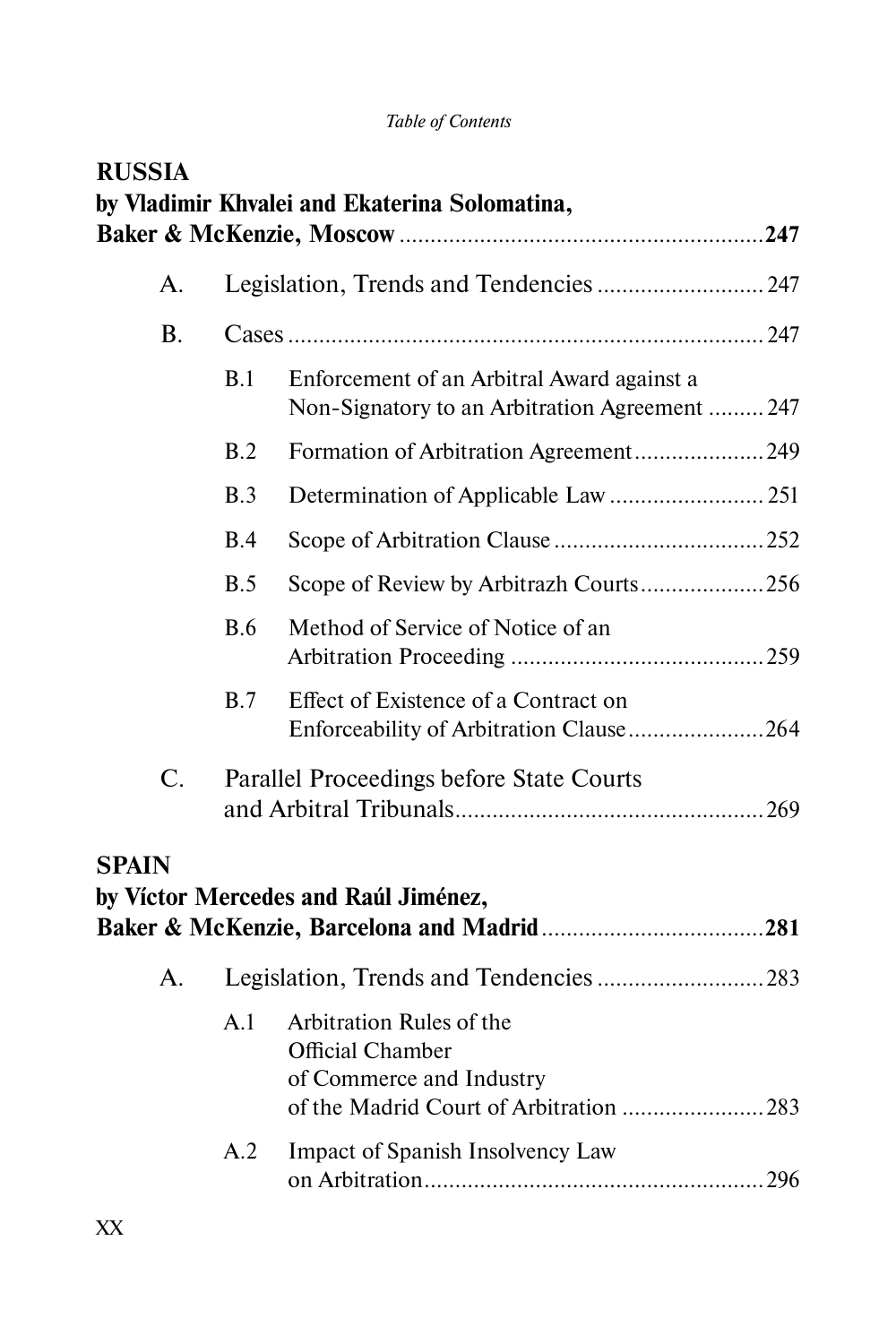| B. |             |                                                                                                                                                           |  |
|----|-------------|-----------------------------------------------------------------------------------------------------------------------------------------------------------|--|
|    | B.1         | <i>Prima Facie Review</i><br>of the Arbitration Agreement                                                                                                 |  |
|    | B.2         | Independence and Impartiality                                                                                                                             |  |
|    | B.3         | Ex Parte Et Ante Demandam<br><b>Preventive Measures Granted</b><br>by Spanish Courts in Relation<br>to International Arbitration Proceedings304           |  |
|    | <b>B.4</b>  | The Case of Yukos ADRs: Arbitration<br>of Investments Promoted by Spanish<br>Companies for Expropriation of ADR in<br>Yukos by the Russian Federation 305 |  |
|    | <b>B.5</b>  | Damages to be Paid for Breach of a Clause<br>of Express Submission and Election<br>of Spanish Law when the Lawsuit Brought                                |  |
|    | <b>B.6</b>  | Gradual Expansion of Arbitrability 308                                                                                                                    |  |
|    | B.7         |                                                                                                                                                           |  |
|    | B.8         | Integration of the Arbitration Clause                                                                                                                     |  |
|    | B.9         |                                                                                                                                                           |  |
|    | <b>B.10</b> | Purpose and Scope of Action<br>for Annulment of Binding Awards 311                                                                                        |  |
|    | <b>B.11</b> |                                                                                                                                                           |  |
|    | <b>B.12</b> | Public Policy: Its Constitutional Content 313                                                                                                             |  |
|    | <b>B.13</b> | Prior Control of Reasons for Annulment<br>in the Dispatch Stage of Execution                                                                              |  |
|    |             |                                                                                                                                                           |  |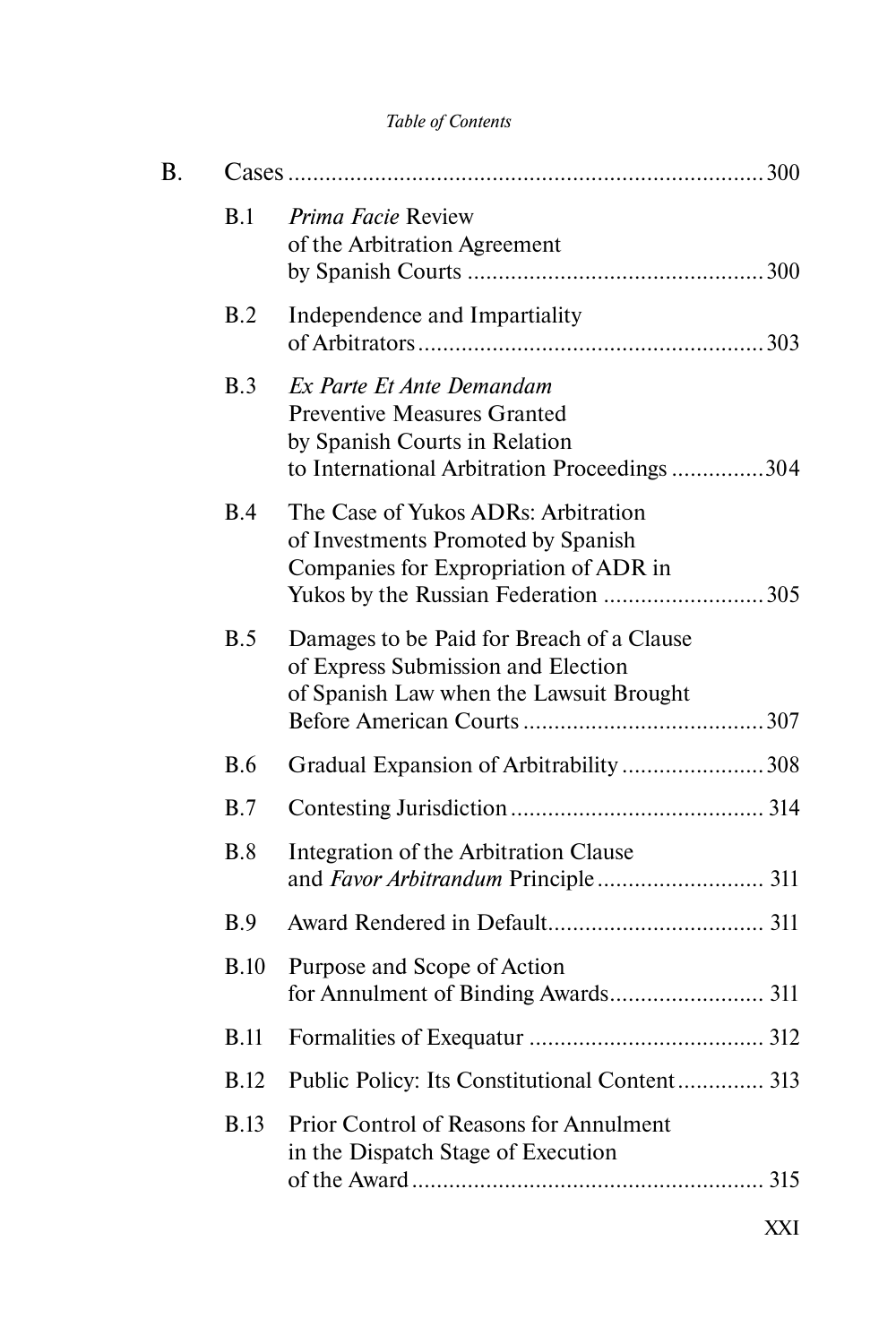|                 | <b>B.14</b> |                                              |  |
|-----------------|-------------|----------------------------------------------|--|
|                 | <b>B.15</b> |                                              |  |
| $\mathcal{C}$ . |             | Parallel Proceedings before State Courts     |  |
|                 | C.1         |                                              |  |
|                 | C.2         | Lis Pendens and Prejudicial Capacity  319    |  |
| <b>SWEDEN</b>   |             |                                              |  |
|                 |             | by Anders Isgren, Jonas Benedictsson,        |  |
|                 |             | Stefan Bessman and Magnus Stålmarker,        |  |
| A.              |             |                                              |  |
| <b>B.</b>       |             |                                              |  |
|                 | B.1         |                                              |  |
|                 | B.2         |                                              |  |
|                 | B.3         |                                              |  |
|                 | B.4         | Timely Challenge of an Award 328             |  |
|                 | B.5         | Decision on Jurisdiction by Arbitrators329   |  |
|                 | <b>B.6</b>  | Preclusion of Jurisdictional Objections 330  |  |
|                 | B.7         | Arbitrators Have Exceeded Their Mandate  331 |  |
| C.              |             | Parallel Proceedings before State Courts     |  |
|                 |             |                                              |  |
|                 | C.1         |                                              |  |
|                 | C.2         |                                              |  |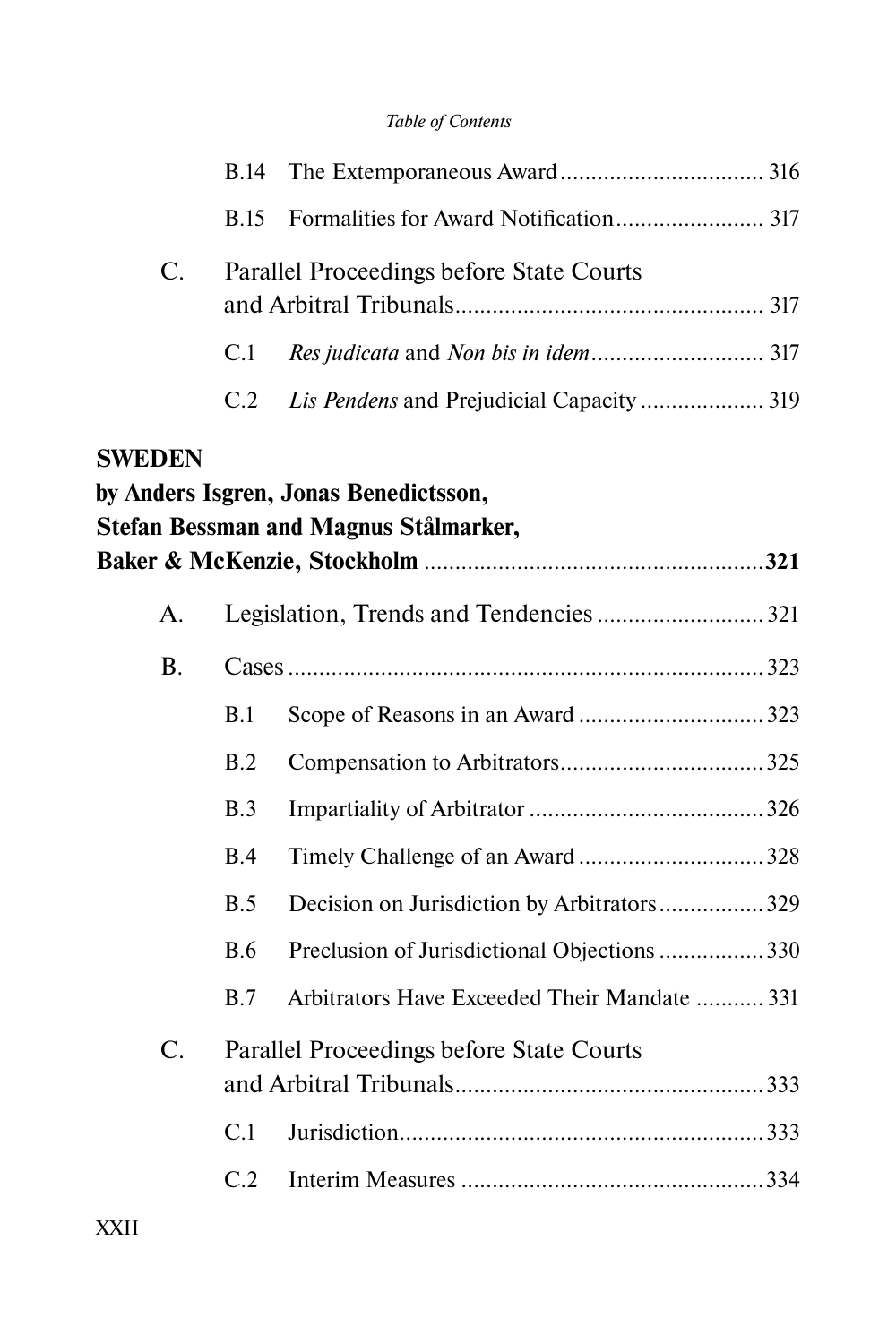| <b>SWITZERLAND</b> |             | by Urs Zenhäusern and Joachim Frick and Luca Beffa,                             |  |
|--------------------|-------------|---------------------------------------------------------------------------------|--|
| А.                 |             | Legislation, Trends and Tendencies 335                                          |  |
| <b>B.</b>          |             |                                                                                 |  |
|                    | B.1         | Auditors' Decisions vs. Arbitral Awards  337                                    |  |
|                    | B.2         | Pathological Arbitration Clauses<br>and Extension to Third Parties338           |  |
|                    | B.3         | Recognition of a Foreign Award Suspended                                        |  |
|                    | B.4         | Jurisdiction of the Court of Arbitration for<br>Sport (CAS) against Decisions   |  |
|                    | B.5         | Right to be Heard vs. Jura novit curia 341                                      |  |
|                    | <b>B.6</b>  | <b>Impartiality, Equal Treatment</b>                                            |  |
|                    | B.7         |                                                                                 |  |
|                    | B.8         | Revision of an Award for Criminal Offense<br>(Fraud) Committed by a Witness 344 |  |
|                    | B.9         | Right to be Heard and Revision<br>of an Award due to New Facts 345              |  |
|                    | <b>B.10</b> | Parallel Proceedings and Jurisdiction                                           |  |
|                    | <b>B.11</b> | Global Referral to Arbitration Clause347                                        |  |
|                    | <b>B.12</b> | Bankruptcy of a Party during Arbitration                                        |  |
|                    | <b>B.13</b> |                                                                                 |  |
|                    |             |                                                                                 |  |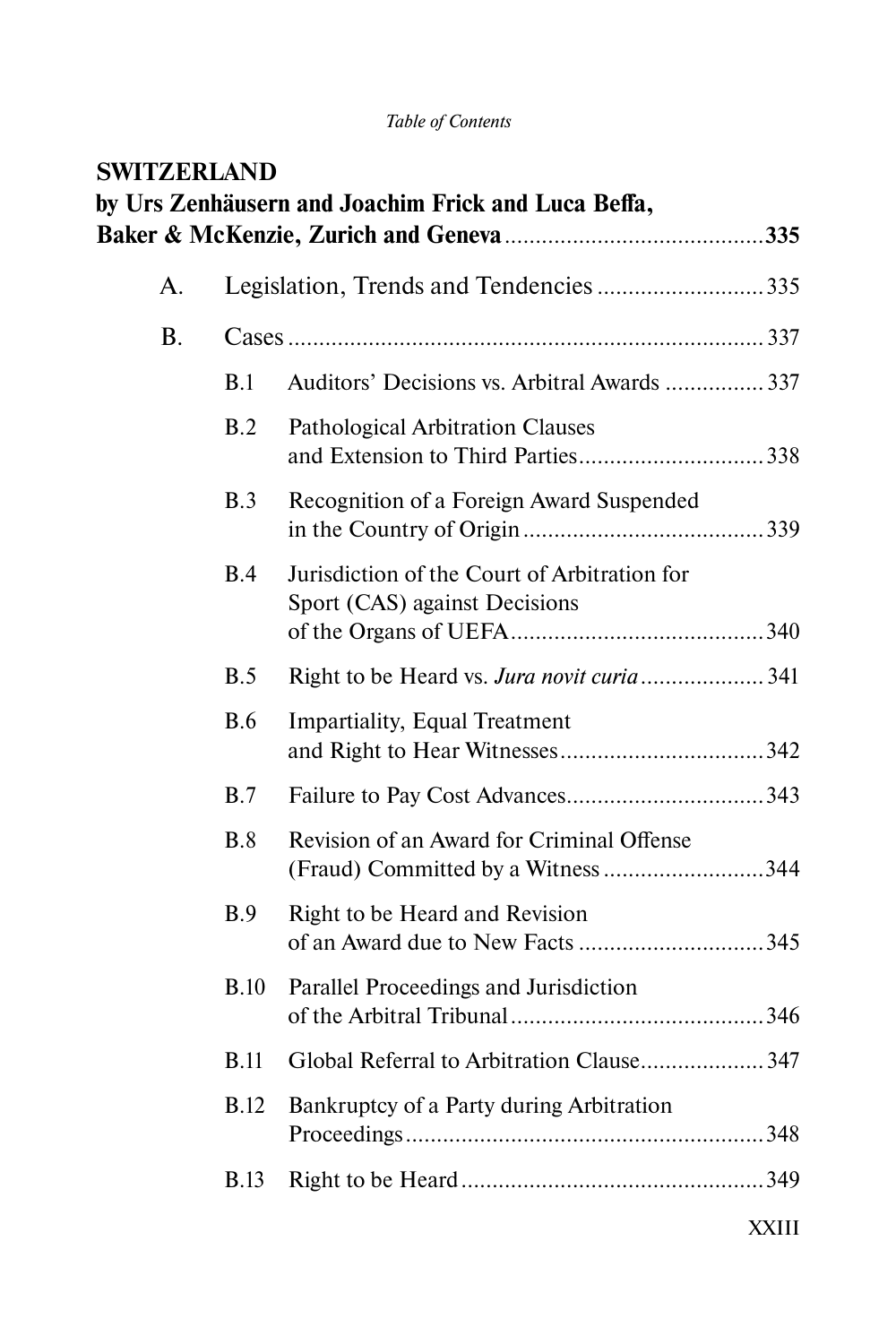|    | B.14        | Scope of Arbitration Clauses               |  |
|----|-------------|--------------------------------------------|--|
|    | <b>B.15</b> | Impartiality and Independence              |  |
| C. |             | Parallel Proceedings before State Courts   |  |
|    | C.1         |                                            |  |
|    | C.2         |                                            |  |
|    | C.3         | From the Perspective of the State Court352 |  |
|    | C.4         | From the Perspective of the Arbitral       |  |
|    | C.5         |                                            |  |
|    | C.6         |                                            |  |
|    | C.7         |                                            |  |
|    |             |                                            |  |

### **UKRAINE**

|                |     | by Svitlana Romanova and Olha Vorozhbyt,                                       |  |
|----------------|-----|--------------------------------------------------------------------------------|--|
| A.             |     | Legislation, Trends and Tendencies359                                          |  |
|                | A.1 | Recently Adopted Ukrainian Legislation                                         |  |
|                | A.2 | International Commercial Arbitration<br>Court of Ukrainian Chamber of Commerce |  |
| $\mathbf{B}$ . |     |                                                                                |  |
|                | B.1 | Arbitration Disputes against Ukraine360                                        |  |
|                |     | <b>B.2</b> ICAC Refused to Open Parallel                                       |  |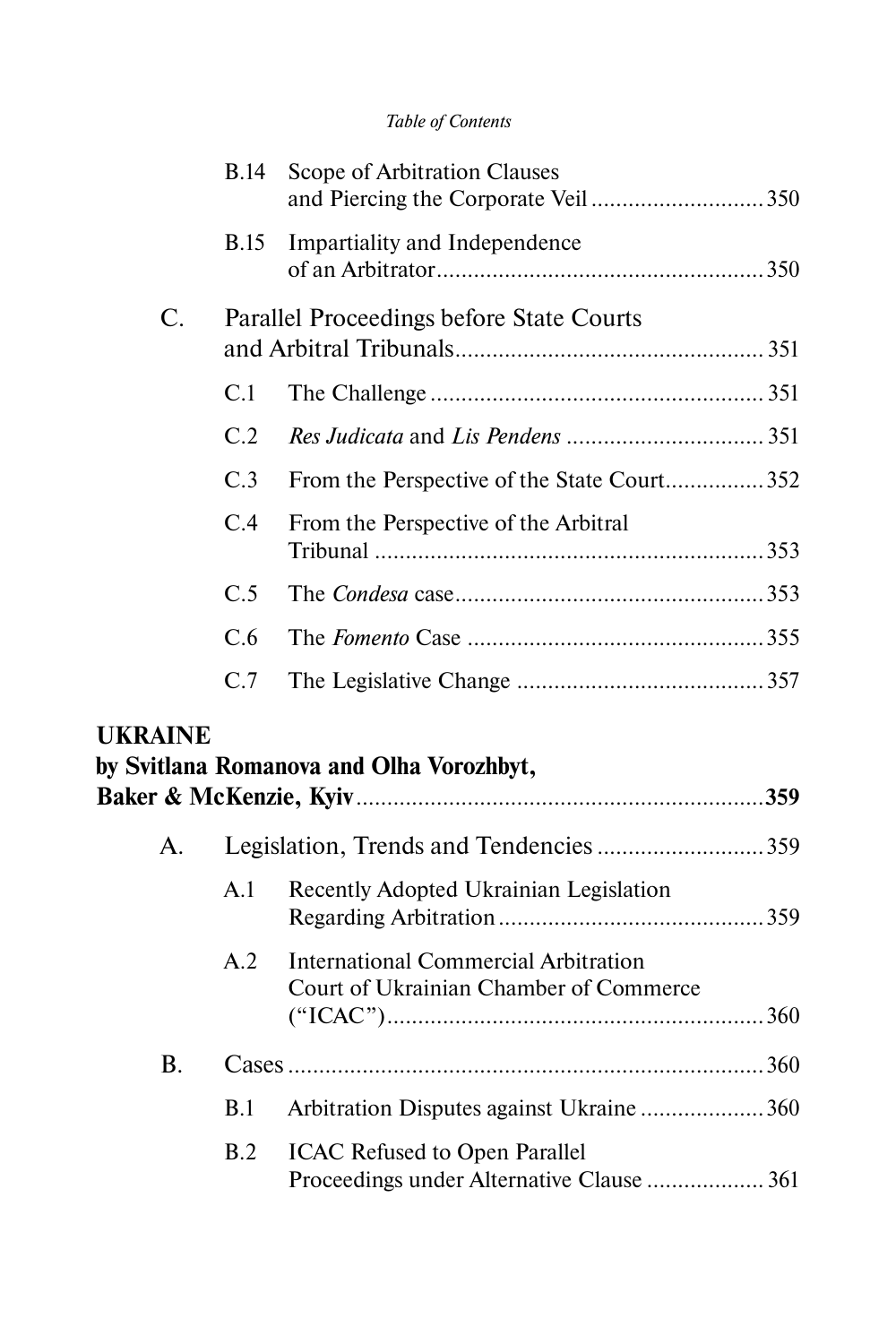|                       | B.3                                      | Ukrainian Court Recognized Proper<br>Notification of Defendant in Arbitration |            |
|-----------------------|------------------------------------------|-------------------------------------------------------------------------------|------------|
| C.                    | Parallel Proceedings before State Courts |                                                                               |            |
|                       | C.1                                      |                                                                               |            |
|                       | C.2                                      |                                                                               |            |
|                       | C.3                                      |                                                                               |            |
| <b>UNITED KINGDOM</b> |                                          | by David Fraser, Edward Poulton and Rodger Burnett,                           |            |
| $\mathsf{A}$ .        |                                          | Legislation, Trends and Tendencies 366                                        |            |
| <b>B.</b>             |                                          |                                                                               |            |
|                       | B.1                                      | <b>Anti-Suit Injunctions Following</b>                                        |            |
|                       | B.2                                      | Shashoua v. Sharma [2009] EWHC 957  374                                       |            |
|                       | B.3                                      | <b>Enforcement of Arbitration Award</b>                                       |            |
| C.                    | Parallel Proceedings before State Courts |                                                                               |            |
|                       |                                          |                                                                               |            |
| <b>BRAZIL</b>         |                                          | by Joaquim de Paiva Muniz and Katherine S. Spyrides,                          |            |
| А.                    |                                          | Legislation, Trends and Tendencies 387                                        |            |
|                       |                                          |                                                                               | <b>XXV</b> |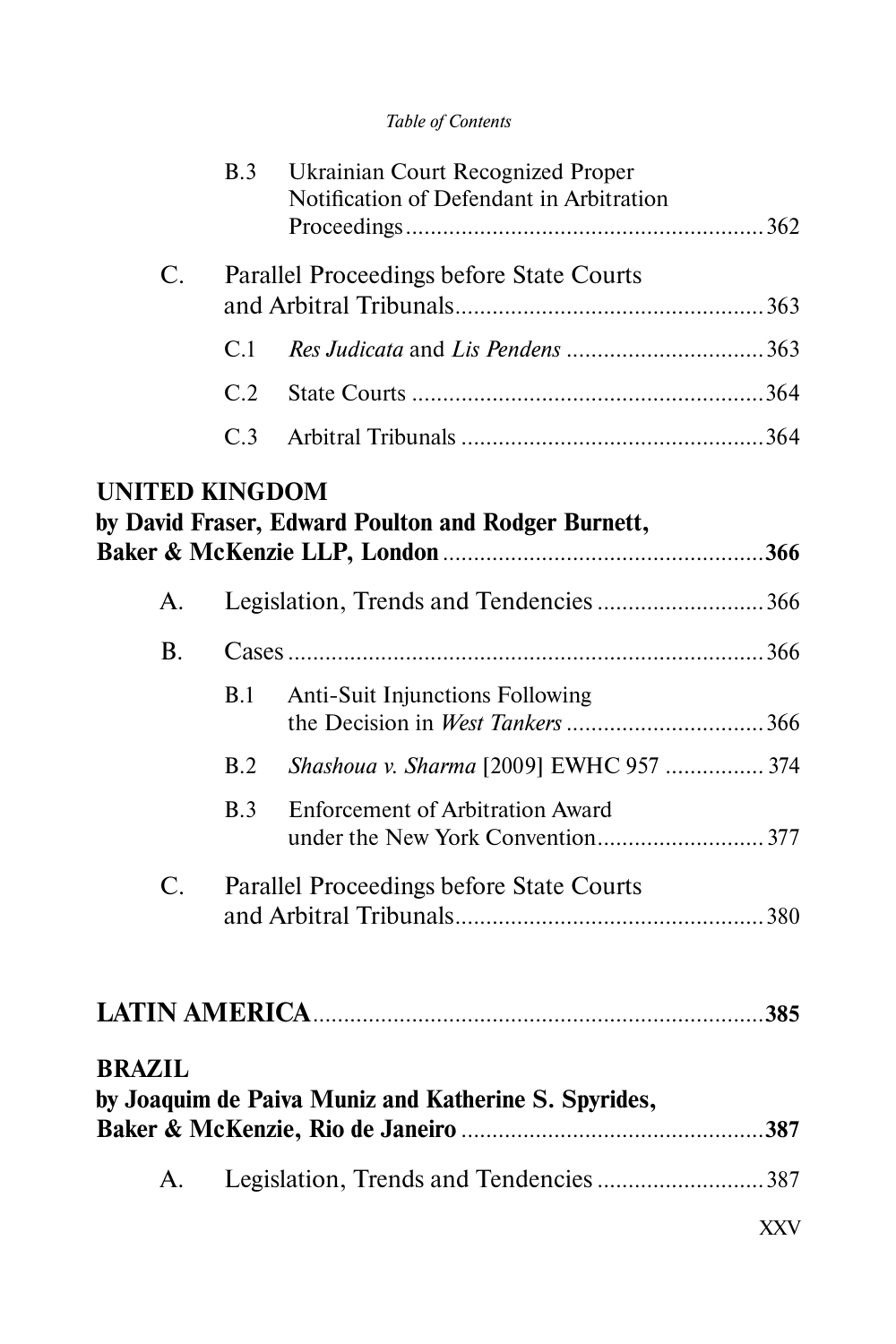|               |                                          | A.1                                      | Arbitration of Corporate Disputes388                                                |  |
|---------------|------------------------------------------|------------------------------------------|-------------------------------------------------------------------------------------|--|
|               |                                          | A.2                                      | Arbitration of Disputes Arising Out<br>of Agreements with Consumers                 |  |
|               | <b>B.</b>                                |                                          |                                                                                     |  |
|               |                                          | B.1                                      | Arbitration of Corporate Disputes397                                                |  |
|               |                                          | B.2                                      | Arbitrability of Disputes Arising out<br>of Agreements With Consumers and           |  |
|               |                                          | B.3                                      | The Superior Court of Justice<br>and the Recognition and Enforcement                |  |
|               | C.                                       | Parallel Proceedings before State Courts |                                                                                     |  |
| <b>MEXICO</b> |                                          |                                          | by Javier L. Navarro Velasco, Juan Ygnacio Reyes-Retana,<br>and Hugo González Peña, |  |
|               | A.                                       |                                          | Legislation Trends and Tendencies407                                                |  |
|               | <b>B.</b>                                |                                          |                                                                                     |  |
|               | $\mathcal{C}$ .                          |                                          | Parallel Proceedings before State Courts and                                        |  |
|               | <b>VENEZUELA</b><br>by Edmundo Martinez, |                                          |                                                                                     |  |
|               | A.                                       |                                          |                                                                                     |  |
|               |                                          |                                          |                                                                                     |  |
|               | <b>B.</b>                                |                                          |                                                                                     |  |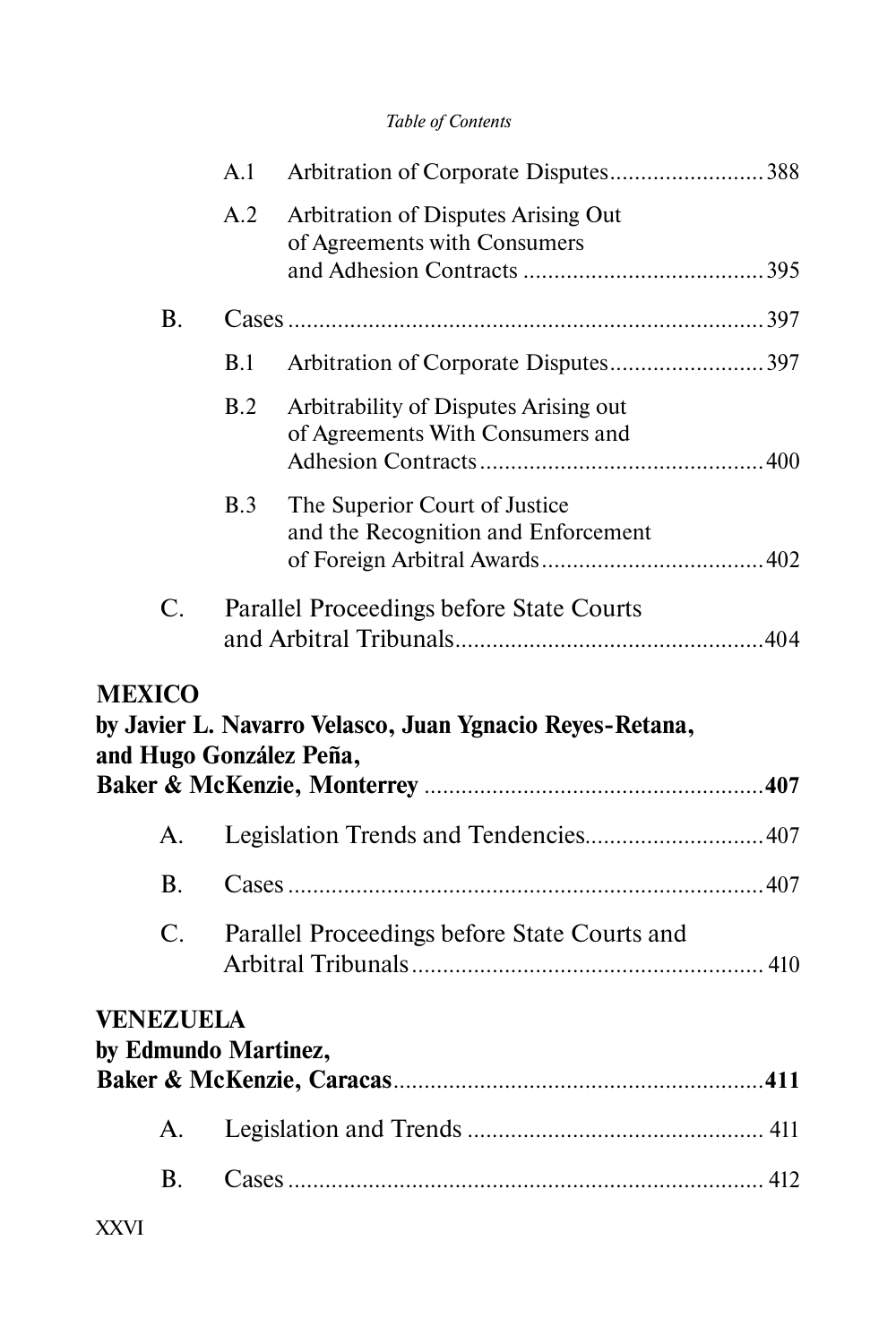|  |  | Table of Contents |
|--|--|-------------------|
|--|--|-------------------|

| C.                   |                                          | Parallel Proceedings before State Courts        |              |
|----------------------|------------------------------------------|-------------------------------------------------|--------------|
|                      |                                          |                                                 |              |
| <b>CANADA</b>        |                                          | by J. Brian Casey and Rebecca Murtha,           |              |
| A.                   |                                          |                                                 |              |
|                      | A.1                                      |                                                 |              |
|                      | A.2                                      |                                                 |              |
| <b>B.</b>            |                                          |                                                 |              |
|                      | B.1                                      | Recognition and Enforcement of Arbitral         |              |
|                      | B.2                                      | Consumers, Arbitration, and Class Actions 428   |              |
|                      | B.3                                      | Jurisdiction of Courts and Arbitrators  431     |              |
| C.                   | Parallel Proceedings before State Courts |                                                 |              |
|                      | C.1                                      | Policy against Multiplicity of Proceedings 433  |              |
|                      | C.2                                      | <b>Arbitration Agreement Covering</b>           |              |
| <b>UNITED STATES</b> |                                          | by Ethan Berghoff, Karen Sewell and Lula Hagos, |              |
|                      |                                          |                                                 |              |
| A.                   |                                          |                                                 |              |
| <b>B.</b>            |                                          |                                                 |              |
|                      |                                          |                                                 | <b>XXVII</b> |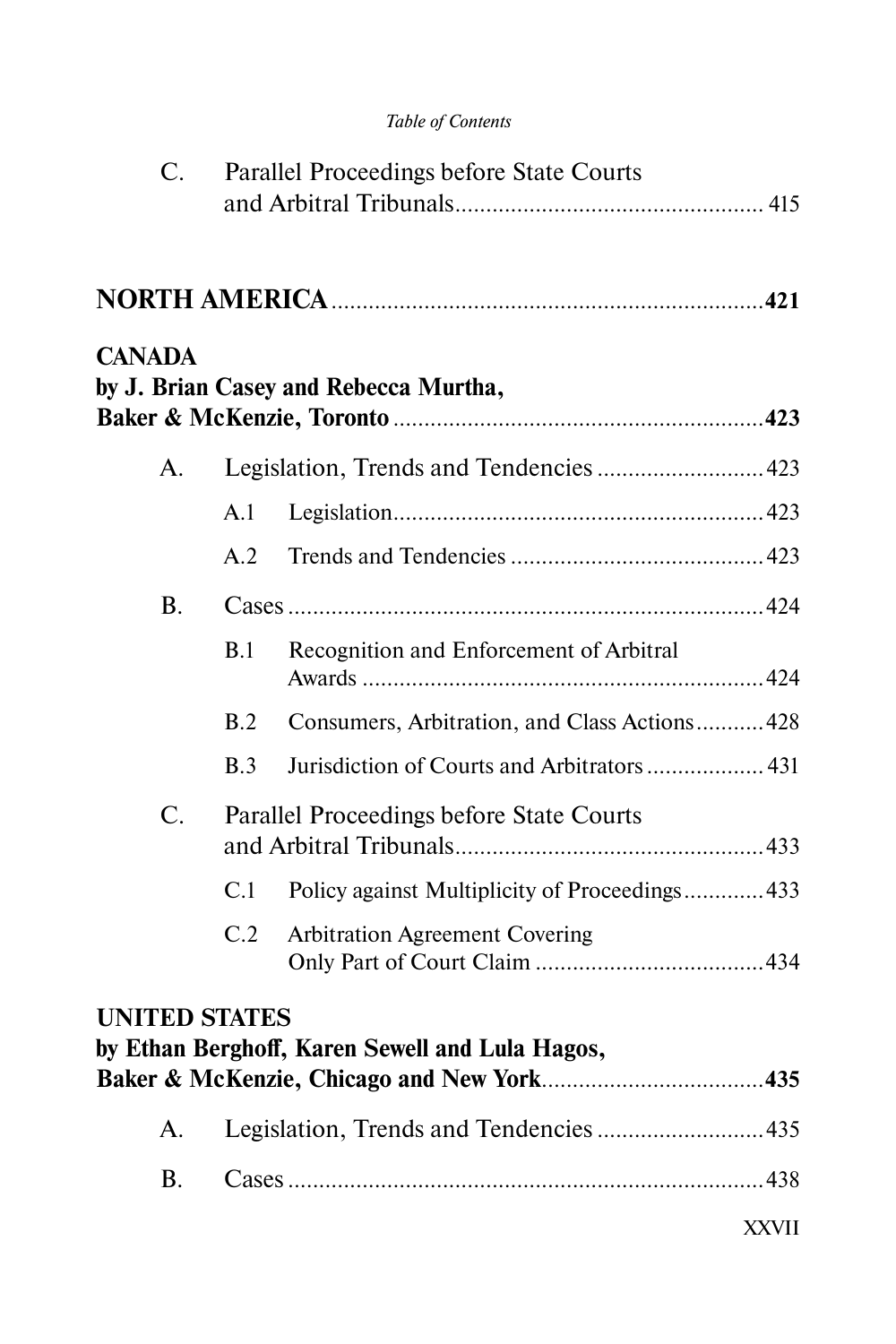|    | <b>B.1</b> | "Manifest Disregard" Doctrine as a Viable<br>Ground for Challenging Arbitral Awards438 |  |
|----|------------|----------------------------------------------------------------------------------------|--|
|    | B.2        | Jurisdictional Requirements for<br><b>Enforcement of Foreign Arbitral Awards</b>       |  |
|    | <b>B.3</b> | Using Section 1782 Discovery in Aid                                                    |  |
| C. |            | Parallel Proceedings before State Courts and                                           |  |
|    | C.1        |                                                                                        |  |
|    | C2         |                                                                                        |  |